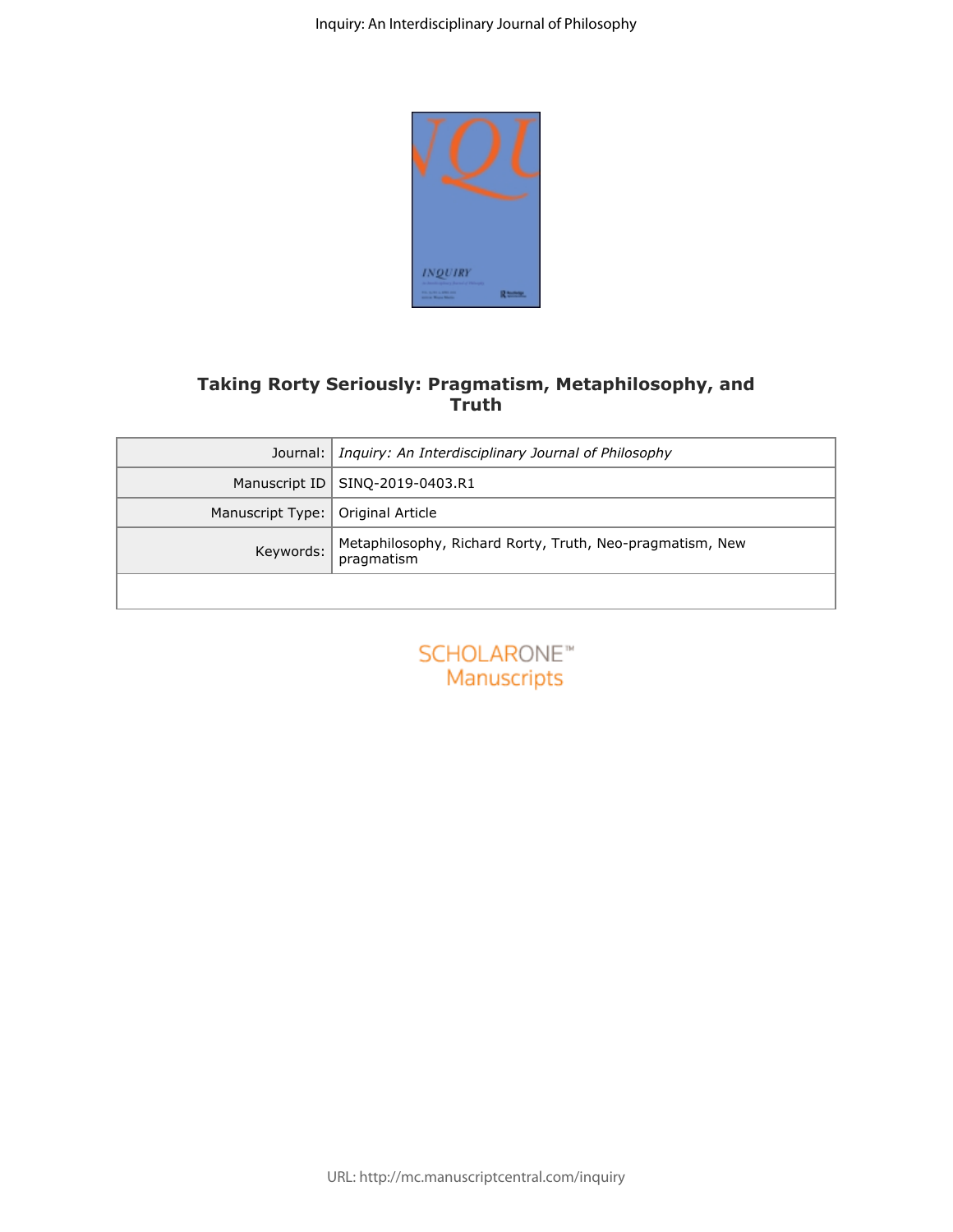$\mathbf{1}$  $\overline{2}$  $\overline{3}$  $\overline{4}$  $\overline{7}$ 

# **Title**

**Taking Rorty Seriously: Pragmatism, Metaphilosophy, and Truth**

# **Authors**

Neil Gascoigne, Department of Politics, International Relations, and Philosophy, Royal Holloway, University of London. Neil.Gascoigne@rhul.ac.uk

France Review Only Michael Bacon, Department of Politics, International Relations, and Philosophy, Royal Holloway, University of London. Michael.Bacon@rhul.ac.uk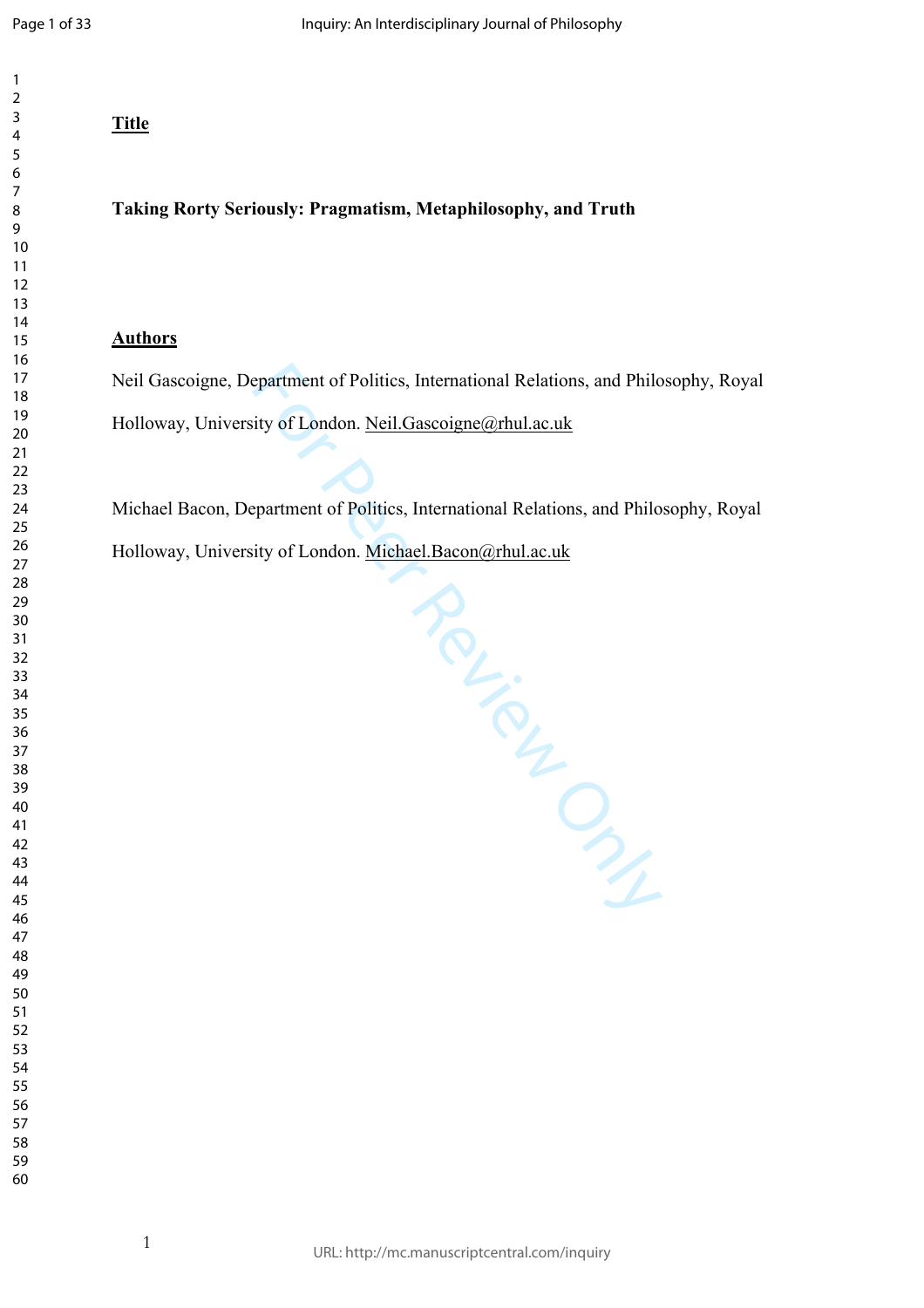#### **Abstract**

THE POST Although Rorty's work has become a touchstone for evaluating the metaphilosophical stance appropriate for pragmatism, the suspicion prevails that his 'neopragmatism' (NeoP) is undermined by a failure to take first-order philosophical problems seriously. We propose that this imputation is grounded in the assumption that he attempts to distinguish metaphilosophy from philosophy in order to insulate the former from the latter, and against it argue that pragmatism's experimental attitude towards inquiry entails that there is and can be no such separation. We go on to suggest that philosophers such as Misak who define their 'new pragmatist' (NewP) position partly in opposition to Rorty's, insist on this separation because they feel themselves answerable to some 'transcendental' urge. The conviction that to reject that urge is to reject the calling of philosophy itself is manifest in the debate between NeoP and NewP on the role of truth-talk. We argue that acceding to this urge prevents us from taking philosophy seriously, and by extension from taking Rorty's contribution to philosophy in like fashion.

#### **Keywords**

Richard Rorty, Metaphilosophy, Neo-pragmatism, New pragmatism, Truth.

 $\mathbf{1}$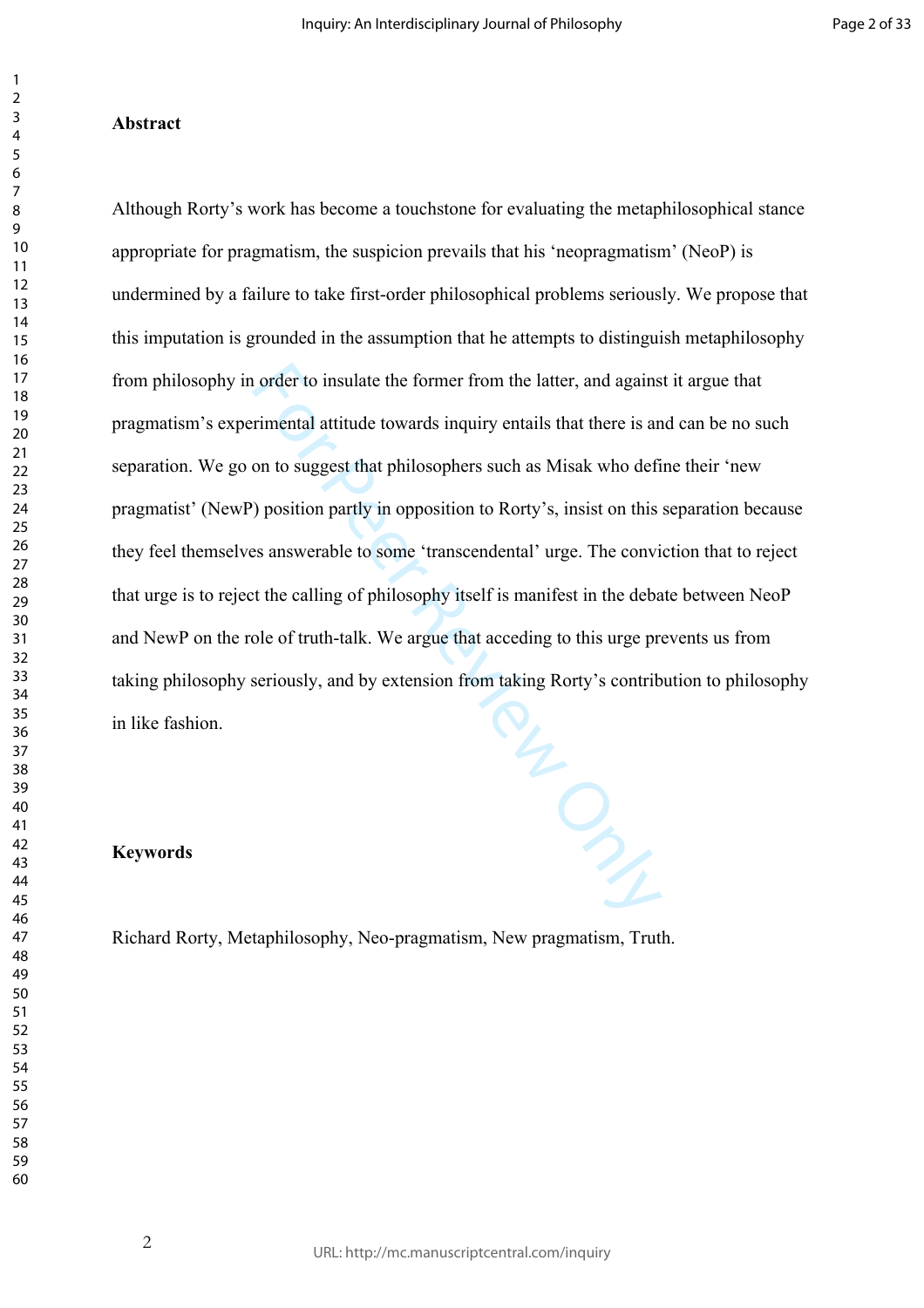$\mathbf{1}$  $\overline{2}$  $\overline{3}$  $\overline{4}$  $\overline{7}$ 

## **I. Introduction**

1. There has been a revival of interest in Richard Rorty's work recently 1 : a revival, one might hazard, that evinces a desire to take it *seriously*. The aim of this paper is to inquire what it would be to take Rorty's neo-pragmatism (NeoP) seriously by evaluating the significance of what for many of those involved in that revival is the focus of their critical engagement: the emphasis on metaphilosophy. From one angle of inquiry this might be regarded as unsurprising. Pragmatists have themselves long found metaphilosophical reflection alluring. If you set yourself against a tradition (as you choose to define it) it behoves you to reflect on where it goes wrong, and that implies a heightened sense of what it might be to proceed correctly. Although this reveals something about why Rorty was interested in metaphilosophy, the question remains: why the interest in *Rorty's* metaphilosophy?

hilosophy. From one angle of inquiry this might be reg<br>matists have themselves long found metaphilosophical r<br>against a tradition (as you choose to define it) it behove<br>g, and that implies a heightened sense of what it mig A second reason why an interest in metaphilosophy might be unsurprising hints in the direction of an answer to that question. Metaphilosophical reflection has become more common in mainstream analytic philosophy since at least the time of Williamson's *The Philosophy of Philosophy* (2007), a book which, he tells us, 'grew out of a sense that contemporary philosophy lacks a self-image that does it justice' (ix). Moreover, when in the 'Afterword' he chides his audience to 'Do Better', he means at the very least resist those latter-day 'Paleo-pragmatists' who 'invite everyone to relax, forget their futile pseudoinquiries, and do something useful instead' (278). Here we encounter the converse function of such reflections, where they are used not to set philosophy off against a tradition but rather

<sup>&</sup>lt;sup>1</sup> This interest is not wholly uncritical; indeed, much of it is highly unfavourable.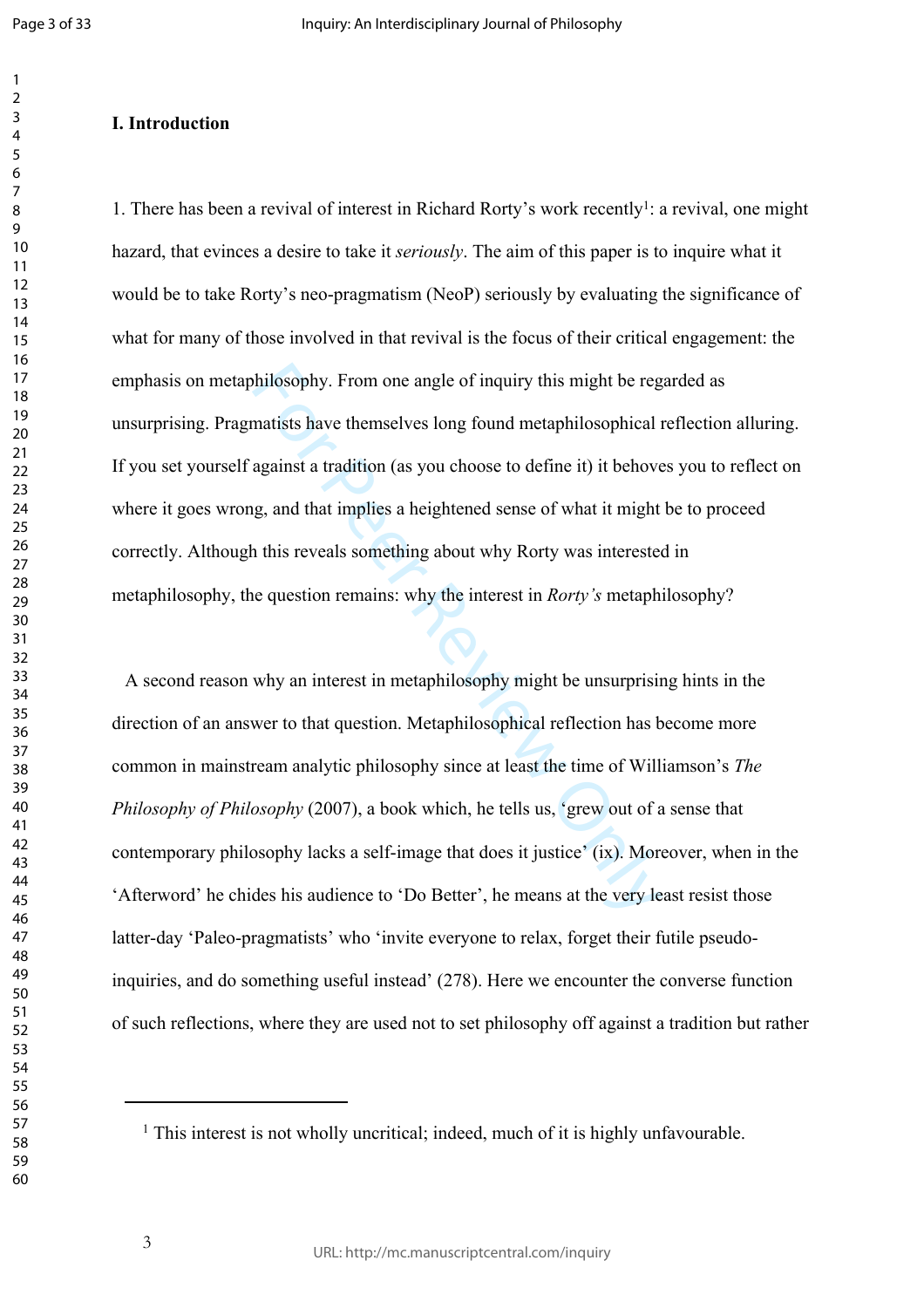to defend it against those who seek to undermine or overcome it. If we think of Williamson's as representing a traditional understanding of the methods appropriate for philosophical inquiry, then the pragmatism of Putnam, Brandom, Price, Williams, Misak, Kitcher *et al* constitutes a challenge to that longed-for 'self-image', just as the 'theoretical ambitions' (291) of 'armchair philosophy' (7) helped define a tradition against which pragmatism has long set itself.

ething about why pragmatism is of metaphilosophical in<br>oncerning the more specific relevance of Rorty's thinki<br>te. The temper of Williamson's defence of 'armchair' i<br>r whom *Philosophy and the Mirror of Nature* was heret<br>i This tells us something about why pragmatism is of metaphilosophical interest. But it also picks up that hint concerning the more specific relevance of Rorty's thinking to the contemporary debate. The temper of Williamson's defence of 'armchair' methods recalls the attitude of those for whom *Philosophy and the Mirror of Nature* was heretically eschatological. But it also reminds us that for others that work lent some Anglo-American heft to the idea that the 'End' of (traditional) philosophy is nigh; indeed, that philosophy's last task is to serve as a latter-day Pyrrhonian emetic. In this regard Rorty's apostasy has served to locate contemporary pragmatism at or beyond the margins of the analytic tradition while becoming a touchstone for evaluating the metaphilosophical stance appropriate for pragmatism. To offer a preliminary answer to our opening question, then, NeoP should be taken seriously because of its role in helping determine what pragmatism 'is' or should become, where that disciplinary 'self-image' is understood to be shaped in part by pragmatism's relation to the tradition represented by Williamson and others.

2. If taking Rorty seriously requires an inquiry along the aforementioned lines it's unlikely to appeal to those from philosophy's more 'traditionalist' wing. But although our emphasis in this paper will be on evaluations of Rorty's metaphilosophy by those more sympathetic to pragmatism, we will suggest that their criticisms of NeoP are founded on convictions that

 $\mathbf{1}$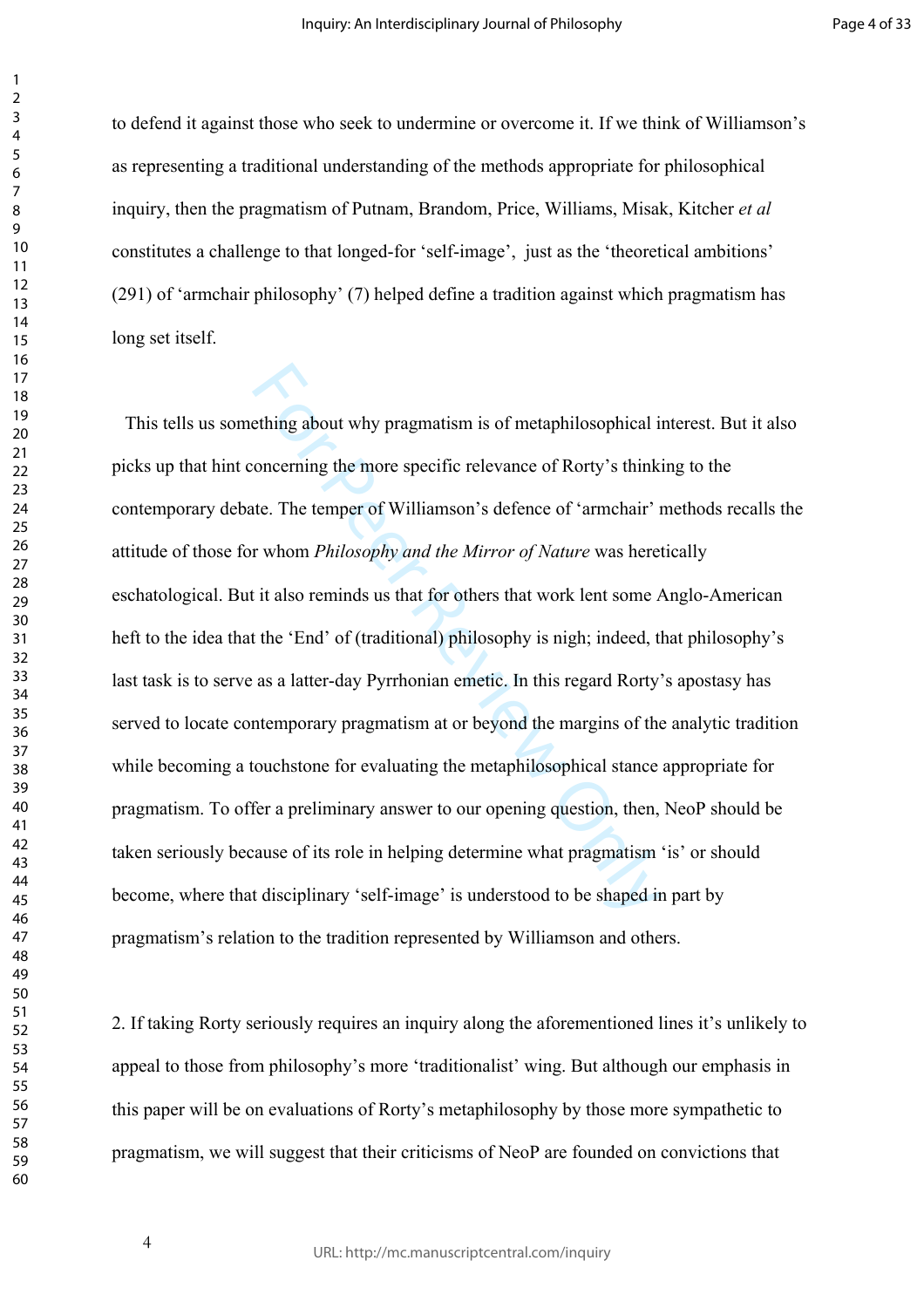supposes a rather traditional—indeed, 'intellectualist'—<br>iilosophy seriously. Against this, pragmatism as an esse<br>de of inquiry entails that there is no place for a theoretic<br>tetaphilosophy. Part III serves two ends. First aren't alien to those shared by those traditionalists 2 . In Part II we examine criticisms of Rorty's NeoP that are rooted in the charge that he 'actively' distinguishes metaphilosophy from philosophy in order to insulate the former from the latter. This is thought to render imperspicuous how, in the domain of what he calls 'cultural politics', his metaphilosophical pronouncements can be *efficacious* as opposed to mere exercises of rhetorical hand-waving. We argue that construing NeoP as a solely metaphilosophical exercise that renders its own position otiose presupposes a rather traditional—indeed, 'intellectualist'—understanding of what it is to take philosophy seriously. Against this, pragmatism as an essentially experimental attitude of inquiry entails that there is no place for a theoretical separation of philosophy from metaphilosophy. Part III serves two ends. Firstly, by examining the debate between Misak and Rorty on the uses of 'truth' we offer a practical example in support of the foregoing 'non-separation' thesis. But we also have a more diagnostic ambition; namely, to suggest that philosophers, including many pragmatists, feel themselves answerable to some 'transcendental' urge, and to the conviction that to reject that urge is to reject the calling of philosophy itself. In our view, the lesson to be learned is that pragmatism teaches us that to take truth—as opposed to truths—seriously prevents us from making philosophy of use. Since no pragmatist has done more to bring this into focus, taking Rorty seriously is taking philosophy seriously.

<sup>&</sup>lt;sup>2</sup> For an attempt to downplay the differences between neo-pragmatists and new pragmatists, see Bacon 2012.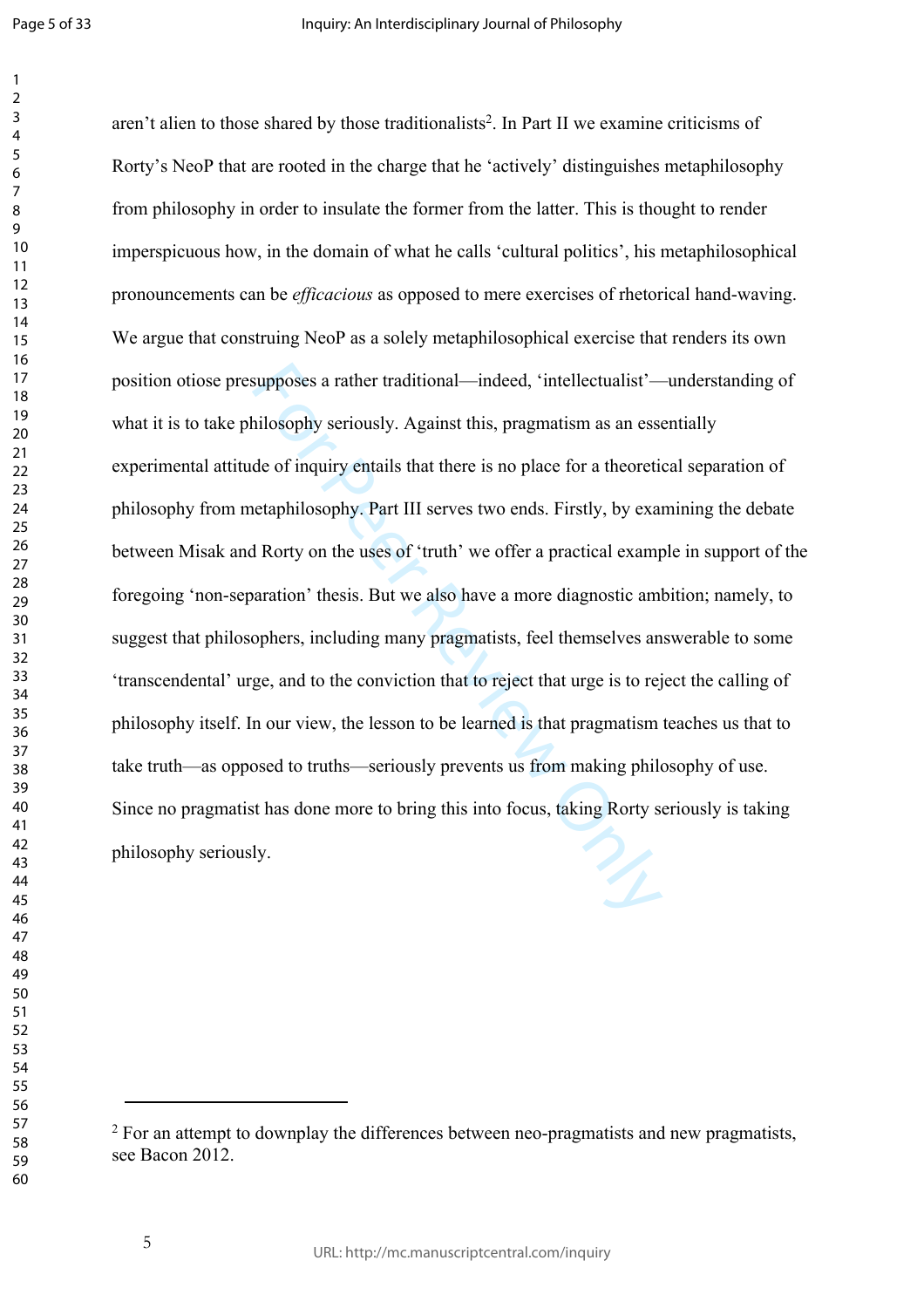# **II. Taking Philosophy Seriously**

is a measure of one's susceptibility to where all the energy, the phenomenon by which a philosopher move that the former explains the latter without remainder. Moreonlead and the former explains the latter without remainde 1. In their *Pragmatism, Pluralism, and the Nature of Philosophy*, Talisse and Aikin argue that pragmatism is at heart a metaphilosophical programme, concerned with the issue of 'how philosophy is properly done' (2017, 165)—how, in our terms, to take it seriously. The are however concerned that it should not be identified with any particular first-order philosophical view of truth, meaning, or knowledge. Indeed, the degree to which one is tempted towards the latter stance is a measure of one's susceptibility to what they call 'metaphilosophical creep', the phenomenon by which a philosopher moves from the recognition that their metaphilosophical commitments *inform* their first-order philosophical views to thinking that the former *explains* the latter without remainder. Metaphilosophical creep reaches its supposed apotheosis with Rorty's NeoP, according to which 'metaphilosophy… [is] all the philosophy there could be' (159). This flattens the philosophical terrain, leaving all first-order philosophical problems simple pseudo-problems. But as a consequence it also serves to insulate metaphilosophy from first-order critique; reducing it, perhaps, to the merely gestural and leaving philosophers to join the ranks of 'allpurpose intellectuals' (159, quoting Rorty 1982, xxxix) offering 'social commentary' that is 'nothing other than interesting chatter' (159).

Jonathan Knowles has likewise objected that what he thinks of as the excessive attention Rorty places on metaphilosophy comes at the cost of compromising his first-order philosophical commitments, destabilising thereby his revisionary programme. Although he explicitly distances himself from those like Misak and Talisse and Aikin who reject the cogency of Rorty's 'rejectionist attitude towards… objective truth' (2019, 91), he maintains nonetheless that his antirepresentationalism (AR) is formally distinguishable from the metaphilosophical interpretation of it. Specifically, Knowles maintains that NeoP—glossed

 $\mathbf{1}$  $\overline{2}$  $\overline{3}$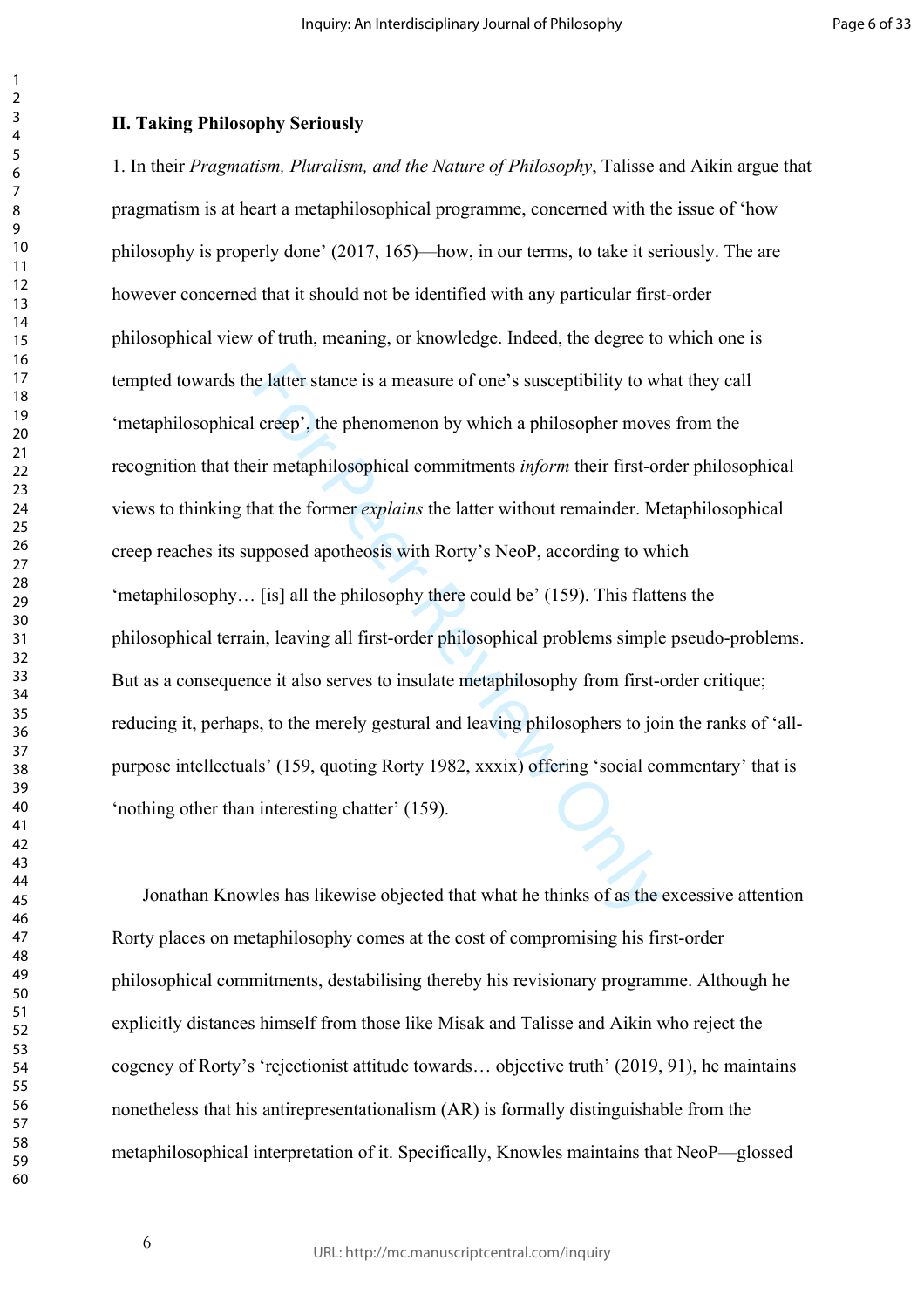politics since the latter is a 'merely... rhetorical' as opport it. Like Talisse and Aikin, then, for Knowles Rorty's eriousness because his metaphilosophy aims to immuni-level philosophical thinking.<sup>3</sup> And although the a as the claim that philosophy should be pursued as cultural politics—is in fact in 'deep tension' (99) with AR. At her plainest, Eris takes the form of a dilemma: '[I]f philosophy generally is ineffectual, then so in particular are the philosophical grounds for his pragmatism, that is, AR; and if AR is not ineffectual, then neither, surely, is philosophy generally' (103). The implication is that the discordancy internal to NeoP manifests itself as an inability to make evident how philosophy, in the guise of AR, can be efficacious in relation to cultural politics since the latter is a 'merely… rhetorical' as opposed to 'scientific' (97) interpretation of it. Like Talisse and Aikin, then, for Knowles Rorty's attitude to philosophy lacks seriousness because his metaphilosophy aims to immunise itself against the scrutiny of ground-level philosophical thinking.<sup>3</sup> And although the assurance that if one is disarmed of a robust philosophical language one is, as Talisse and Aikin claim, reduced to mere 'chatter' might strike some as harsh, it chimes with Knowles' thought that Rorty's metaphilosophical interpretation of AR would be a hard-sell to the academy because it offers no more than the self-understanding that what one is doing is 'developing edifying metaphors' (op. cit., 107). This is revealing because—as we have noted—although Knowles shares the assumption that metaphilosophical creep involves an insulating move away from the (first-order) philosophy that gives it its life-blood and therefore its seriousness, he does not regard the 'rejectionist' attitude towards such key concepts as truth and objectivity as a sufficient condition for Rorty's metaphilosophy. To see this, we can deploy a distinction Aikin and Talisse themselves draw on to avoid metaphilosophical creep; namely, the one Price makes between 'active' and 'passive' rejection (2011, 258). Accordingly, all three could then concur that the lack of seriousness that is discerned in Rorty's attitude towards

<sup>&</sup>lt;sup>3</sup> Knowles is explicit about this (cf. 99—100).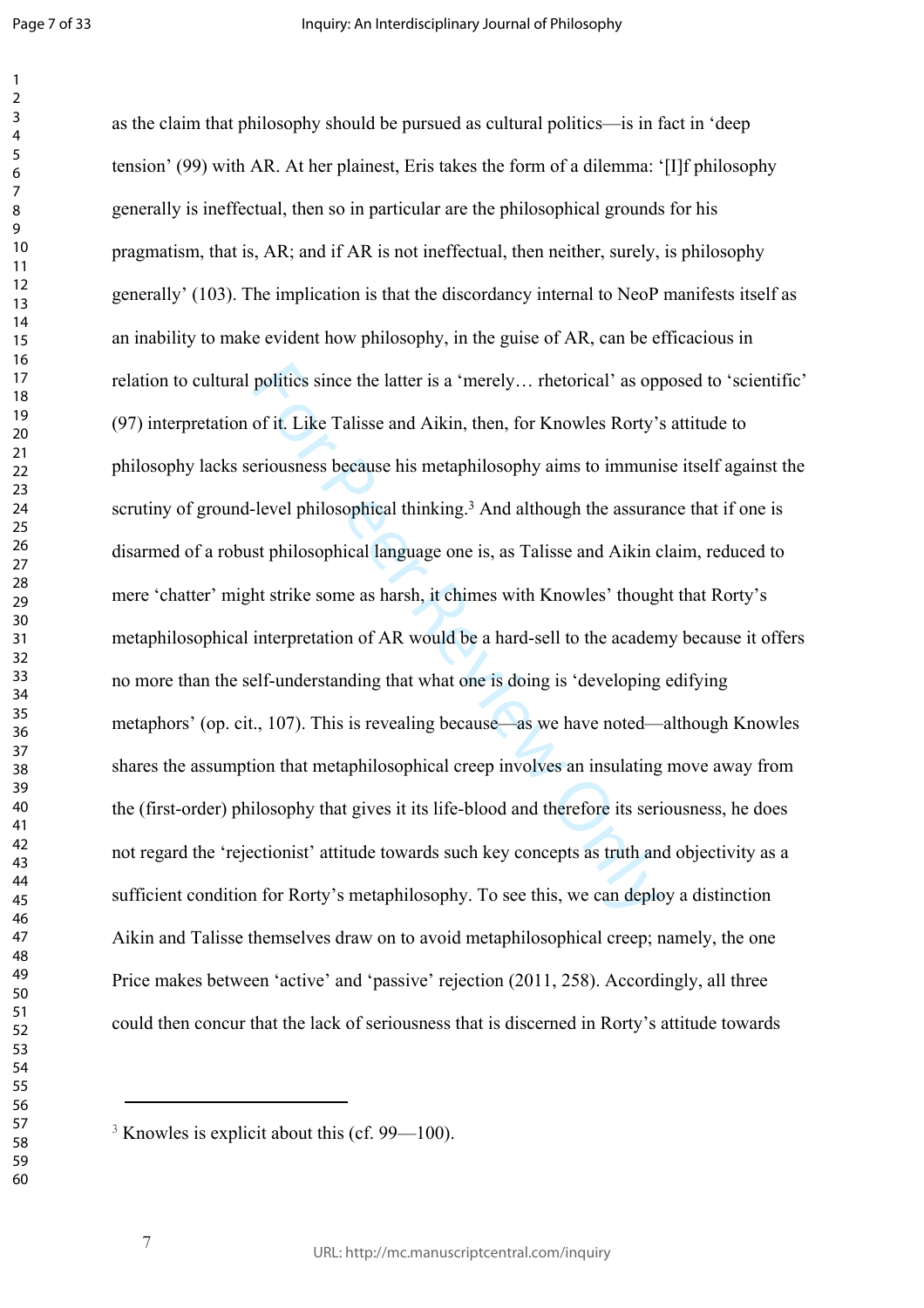philosophy relates to the impossibility of seeing how it could be effectual. And that in turn derives not from his *per se* rejectionist attitude towards concepts like 'truth' and 'objectivity' but on his ('active') attempt to evaluate metaphilosophically—to treat *as* the topic of cultural politics; interpret 'rhetorically'—concepts, debate about the status of which for them should take place at the philosophical level; that is to say, at the level of AR ('passively', 'scientifically': whether the outcome is rejection *or* affirmation).

our thesis is that the lack of seriousness imputed to Rort<br>anded in the assumption that he 'actively' attempts to dis<br>om philosophy in order to insulate the former from the l<br>ous how philosophy can be effectual, relegating 2. At this point, our thesis is that the lack of seriousness imputed to Rorty concerning philosophy is grounded in the assumption that he 'actively' attempts to distinguish metaphilosophy from philosophy in order to insulate the former from the latter. This in turn renders imperspicuous how philosophy can be effectual, relegating Rorty's metaphilosophical pronouncements to the status of rhetorical hand-waving. We will now proceed to challenge that assumption. The first step is to bring it into clearer focus by examining a more strident antagonist. In the preface to his book, Williams (2007) observes that the choice of title reflects the fact that 'The philosophy of philosophy is part of philosophy… whereas metaphilosophy sounds as though it might try to look down on philosophy from above, or beyond' (ix). Although this distinction may strike the reader as a mere terminological matter, Williamson means to imply rather more by it. In striving to 'look down on philosophy' metaphilosophy aims to absolve itself of the scrutiny due to philosophy proper. It passes off as 'platitudes' what are in fact 'epistemologically and logically naïve presuppositions', thereby derogating 'what can only be done well by those with some respect for what they are studying' (x). From this perspective, the 'creep' that Aikin and Talisse discuss is but a more muted expression of the conviction that Rorty's metaphilosophical ascension disregards the intellectual obligation to take philosophy seriously; that it is an attempt to insulate from scrutiny commitments that are themselves the legitimate topic of

 $\mathbf{1}$  $\overline{2}$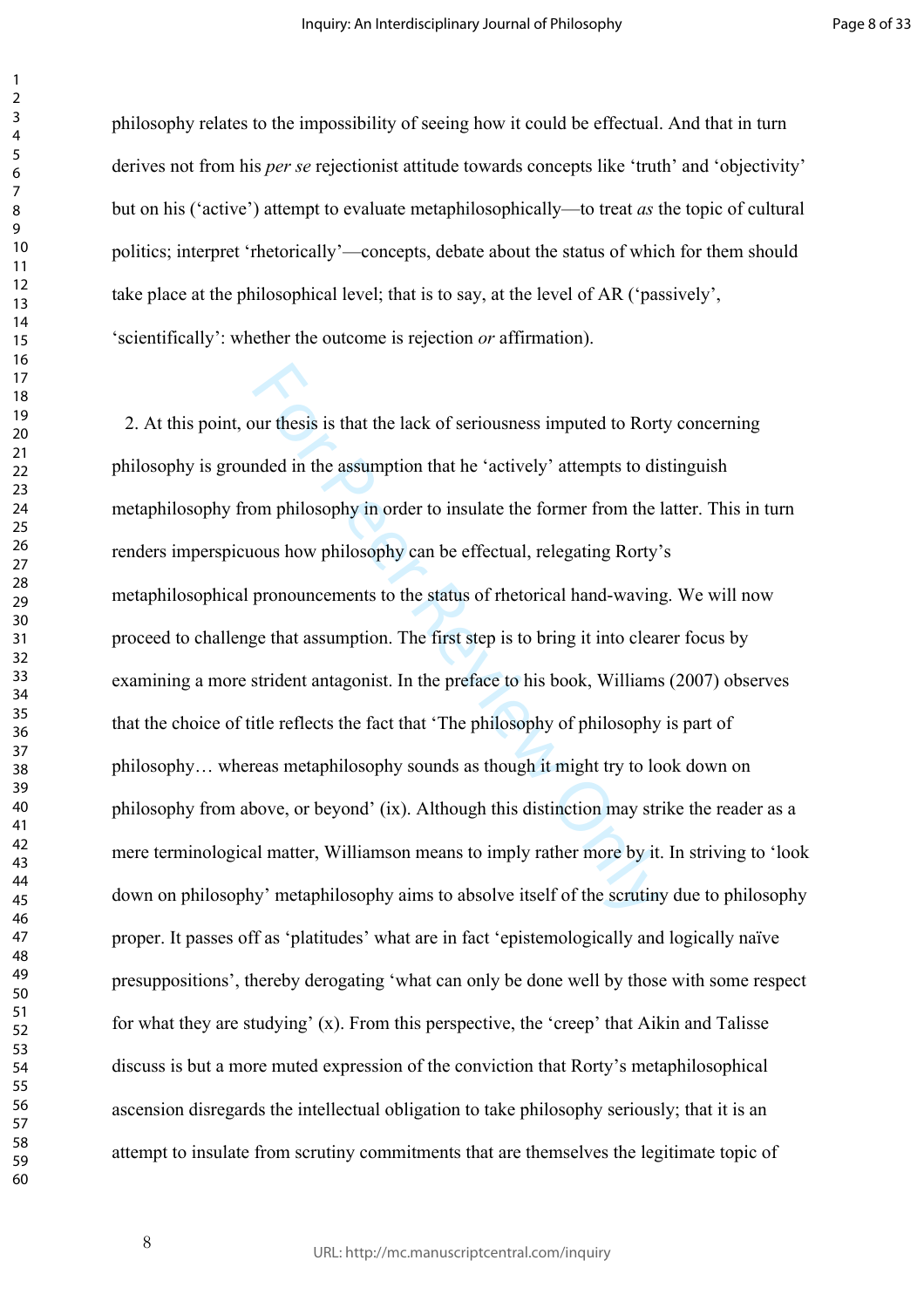Page 9 of 33

 $\mathbf{1}$  $\overline{2}$  $\overline{4}$  $\overline{7}$ 

('passive') philosophical evaluation. Moreover, since the philosophy of philosophy is part of philosophy, in doing so it sustains an 'implausible self-image' of that intellectual activity as a whole, one that fails to 'do it justice' (x) (by relegating it to 'merely rhetorical chatter').

ly. Or to put it another way, metaphilosophical creep—<br>vity from the responsibilities that come with the practic<br>andpoint the movement away from philosophical seriou<br>oes it diagnose a failure on Rorty's part to take philos Notwithstanding questions about their own status, what is important about Williamson's prefatory comments is that they present an unequivocal account of what it is to take philosophy seriously. Or to put it another way, metaphilosophical creep—the attempt to distance one's activity from the responsibilities that come with the practice of philosophy *per se*—is from this standpoint the movement away from philosophical seriousness. The question, then, is does it diagnose a failure on Rorty's part to take philosophy seriously; or rather, does it register a failure to take Rorty seriously as a philosopher? In order to respond to these questions we require a contrasting account of what taking philosophy seriously might consist in. To that end, recall Part I where it was noted that the pragmatist's anti-traditional stance inclines her towards a heightened awareness of metaphilosophical—or, as we'd prefer, *methodological*—issues. This is a model of reflection brought to self-conscious perfection by Hegel. And just as German Romanticism sought to refashion philosophy in terms of its own linguistic identity, pragmatism offers a variation on that nationalistic turn. If America is Europe's dream—'the land of desire for all those who are weary of the historical arsenal of old Europe'—then pragmatism has oftentimes aimed to be the philosophy fit for the 'country of the future', revealing its 'world-historical importance' by helping it 'abandon the ground on which world history has hitherto been enacted' (Hegel 1975, 170—1).

The break with 'old Europe' that the golden age of pragmatism promised involved the abandonment of the assumption that a solution to the problems of 'Truth' and 'Justice' had already been woven into the fabric of being and time, and just required more careful scrutiny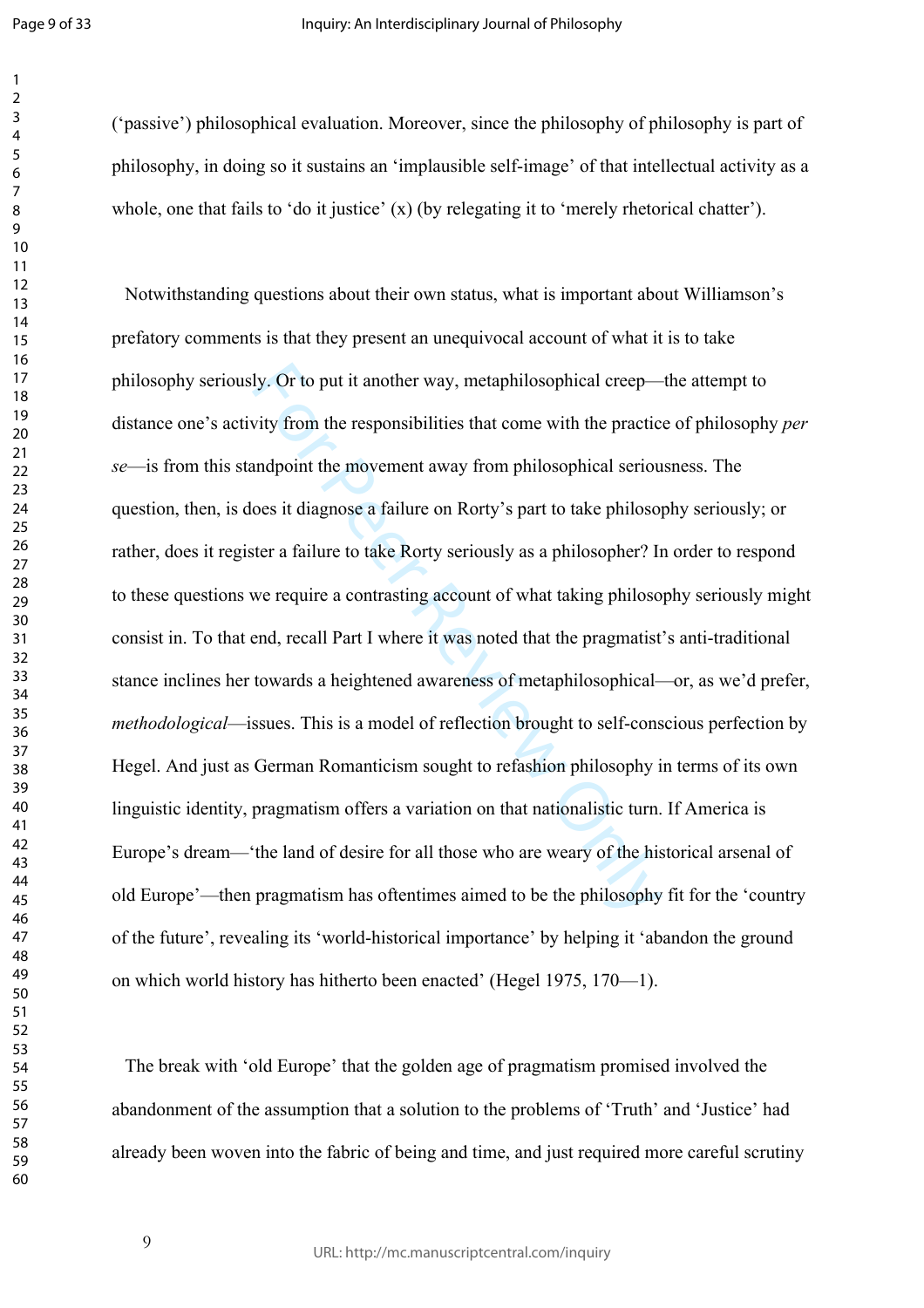to discern their warp and weft. To respect these as guides to what humans should be is to remain in thrall to the authority of that tradition. For philosophy to take itself and be taken seriously it must, as Dewey has it, acknowledge two related desiderata:

i. Recognise that 'under disguise of dealing with ultimate reality, philosophy has been occupied with the precious values embedded in social traditions' (1988, 94); and,

ii. Oppose 'the classic notion' of its nature, according to which it 'has arrogated to itself the office of demonstrating the existence of a transcendent, absolute, or inner reality and of revealing to man [its] nature and features' (ibid, 92).

sic notion' of its nature, according to which it 'has arreating the existence of a transcendent, absolute, or inner ts] nature and features' (ibid, 92).<br>
hat Rorty hails as 'Hegel's thesis' from the 'Preface' to <br> *t*: 'To The first recalls what Rorty hails as 'Hegel's thesis' from the 'Preface' to the *Outlines of the Philosophy of Right*: 'To comprehend *what is*, this is the task of philosophy, because *what is*, is reason… philosophy… is *its own time apprehended in thoughts* [*ihre Zeit in Gedanke erfaßt*]' (Hegel 2008, 15). For Hegel—writing here about freedom—there are sufficient intimations in history for philosophy to identity the concept and hence the 'what is' of reason. America, however, is but 'an echo of the Old World and the expression of an alien life' and thus the subject *not* of philosophy, which is 'concerned… with that which *is*', but of 'prophecy' (Hegel 1975, 171). For Dewey, then, pragmatism represents the moment of disciplinary self-consciousness when the 'world-historical importance' of America is grasped and Hegel's 'alien life' is revealed as part of the 'what is' of reason. And with that selfunderstanding comes the realisation—the second desideratum—that what must be opposed is the 'echo of the Old World' (ibid), that lingering sense of the 'classic notion' of philosophy with its attendant sources of authority.

 $\mathbf{1}$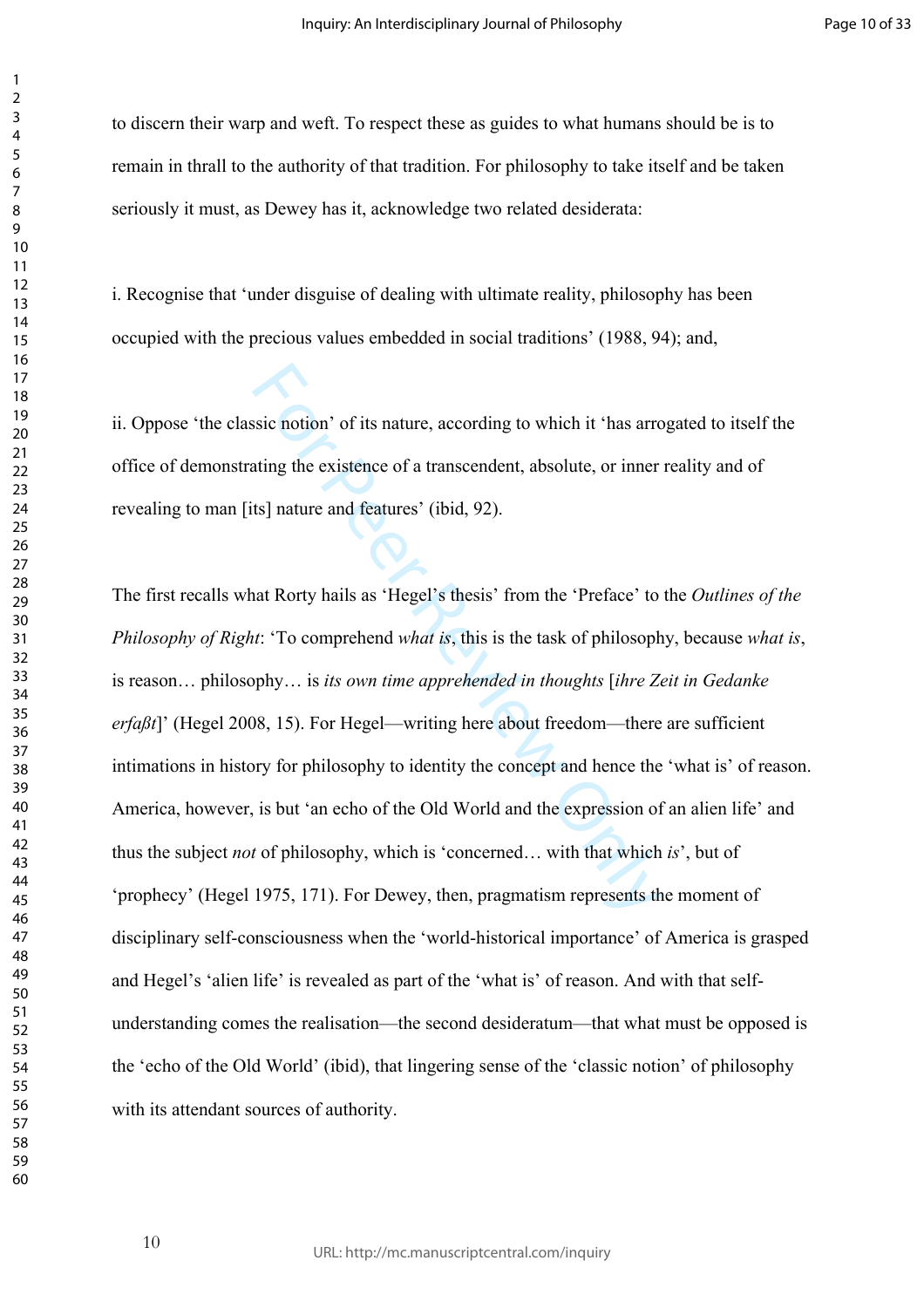$\mathbf{1}$  $\overline{2}$ 

betience and faith in the emancipatory promise of science<br>
in-detached from that tradition. Dewey fails to embrace<br>
for the 'country of the future' is indeed 'prophetic' as H<br>
gnify that it cannot *become* the 'what is' of 3. For Rorty (1998a), filtering Hegelianism through Darwin gave Dewey the conceptual resources to naturalise away the distinction between the human and nonhuman and thus open up the possibility of inventing a new category of the former: one that allowed for the reversal of the priority of philosophy and democracy by asking not how philosophy could justify the latter, but how it could be of service in that great experiment. But while Dewey's advocacy of the primacy of the practical helps loosen the bonds of 'old Europe', his espousal of a metaphysics of experience and faith in the emancipatory promise of science leave him ultimately only semi-detached from that tradition. Dewey fails to embrace fully the sense that the philosophy fit for the 'country of the future' is indeed 'prophetic' as Hegel would have it; but that does not signify that it cannot *become* the 'what is' of reason if it is taken up by the relevant community. Returning to our two desiderata, if breaking with the tradition means abandoning the idea that one's proposal is a representation of the *really* real (as in 'philosophy has *really* been occupied with precious values *and no*t with some transcendent reality')—if, that is to say, (i) has the character of a prophetic proposal—then (ii) clearly cannot function in the way Dewey intended to bring (i) about. But if (ii) cannot be, as one might put it, 'scientific' *as opposed to* 'rhetorical'—serious as opposed to gestural—what does taking philosophy seriously require?

A clue here comes from Rorty. As he tells us in 'Trotsky and the Wild Orchids' his 'rediscovery of Dewey' coincided with his 'first encounter with Derrida', beginning a 'journey' that culminated with *Philosophy and the Mirror of Nature* (1999, 12). Concluding 'The Ends of Man', Derrida (1982) reflects on the peculiar 'logic' of escaping the metaphysical tradition. Since any attempt that places itself radically outside that discourse is open to the charge that it is at best a 'false exit', deconstruction must start from 'where we are' (135). There are thus two options: either,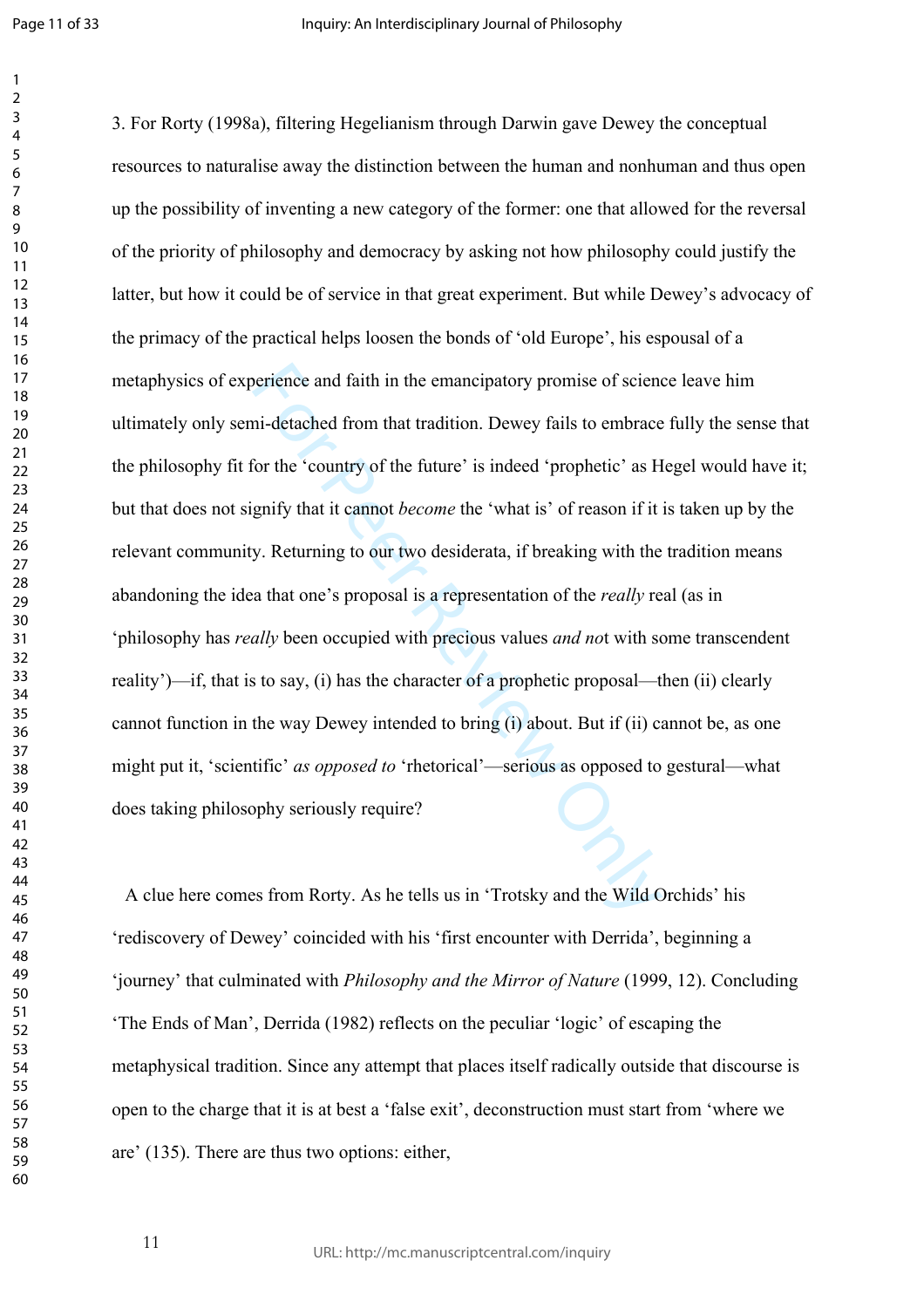A. One uses 'against the edifice the instruments or stones available in the house', or

B. One attempts to 'change terrain in a discontinuous and irruptive fashion' (op. cit.).

attempts to 'affirm an absolute break' and thus falls fo<br>
e of language ceaselessly reinstates the new terrain on t<br>
ctical response to this challenge of reappropriation and<br>
nterlace these two motifs... produce several te However, while (A) risks 'ceaselessly confirming, consolidating, relifting' that which one aims to escape, (B) attempts to 'affirm an absolute break' and thus falls foul of the fact that 'the simple practice of language ceaselessly reinstates the new terrain on the oldest ground' (op. cit). The dialectical response to this challenge of reappropriation and exclusion is to do both: 'weave and interlace these two motifs… produce several texts at once' (op. cit.).

Although the best example of Rorty's use of this polytextual approach is *Contingency, Irony and Solidarity*, the book he nominates as his favourite (2010, 17), we get a clear statement of it in the 'Preface' to his last collection of papers (2007):

Like my previous writings... [m]ost of the papers collected in this volume... are attempts to weave together Hegel's thesis… with a non-representationalist account of language... I argue that Hegelian historicism and a Wittgensteinian 'social practice' approach to language complement and reinforce one another. (ix)

According to Rorty's take on 'Hegel's thesis', what is 'apprehended in thought' is not the 'what is' of something that is fully rationally evaluable (something 'scientific') but what Derrida calls 'the trembling' that derives from a 'philosophical thought after some internal maturation of its history' (op. cit., 134). To take philosophy seriously requires of it that it attempt to articulate that prophetic trembling and begin to map-out the possibilities that have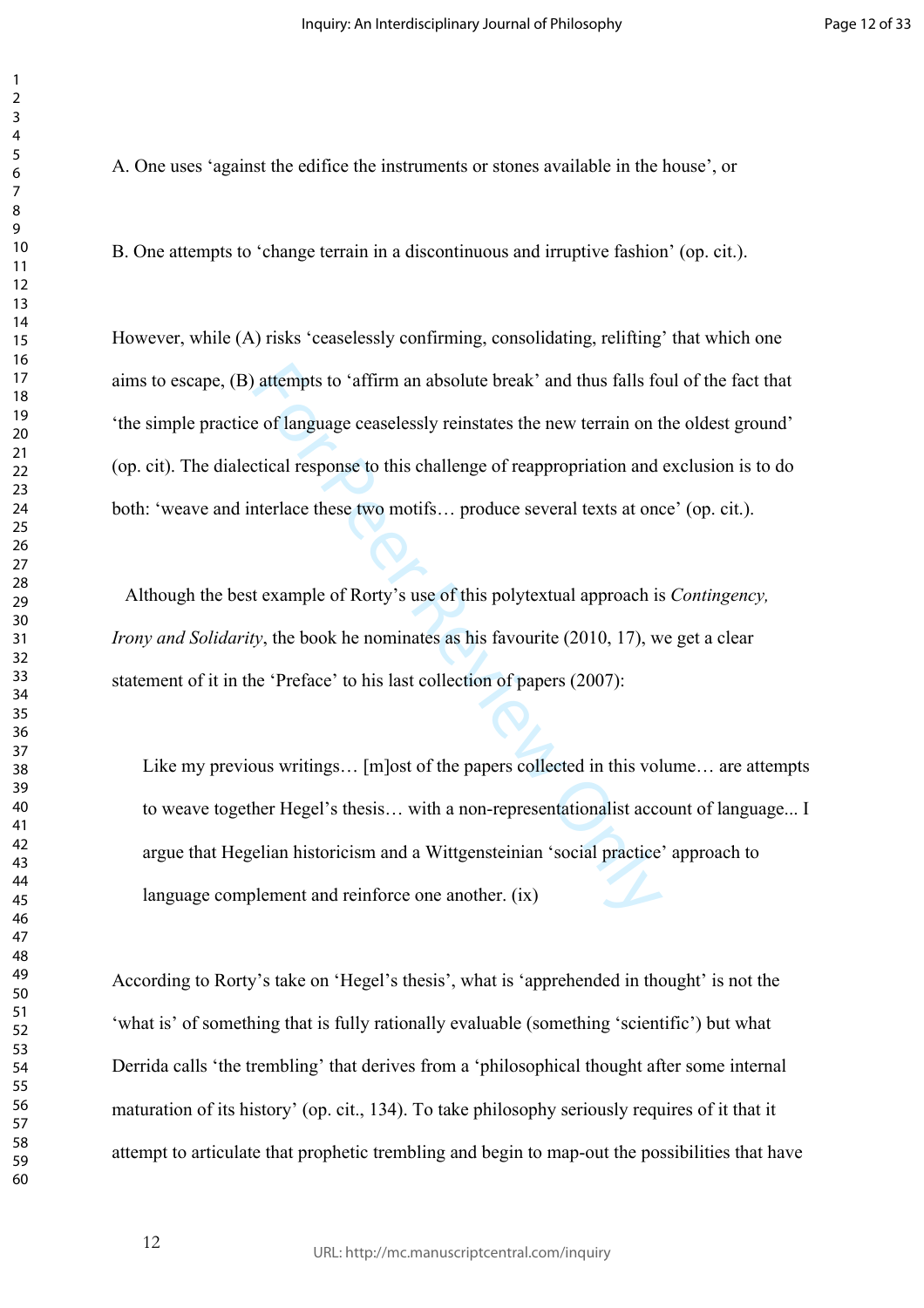$\mathbf{1}$  $\overline{2}$  $\overline{3}$  $\overline{4}$  $\overline{7}$ 

been glimpsed.<sup>4</sup> Philosophy as 'cultural politics' is the term Rorty gives to this 'new terrain'. It 'covers, among other things, arguments about what words to use... It includes projects for getting rid of whole topics of discourse' (2007, 5).

nodel of seriousness proposed, this presupposes that given and the syntemic meterically from alleged with Derrida's conception: as he notes, in breaking sly confirming, consolidating... that which one alleged lerrain that Returning to that charge of 'metaphysical creep', our challenge is to the assumption that Rorty tries to hold apart and insulate metaphilosophy from philosophy. From the perspective of the alternative model of seriousness proposed, this presupposes that given the two styles of deconstruction characterised (A) is essentially separable theoretically from (B). That is clearly not compatible with Derrida's conception: as he notes, in breaking with the tradition one risks 'ceaselessly confirming, consolidating… that which one allegedly deconstructs' (op. cit.); the new terrain that is championed ends up being reinstated on old terrain. That is what leaves Dewey only 'semi-detached'. To get 'rid of whole topics of discourse', then, requires us to resist the 'simple practice of language' by moving (pragmatically) backwards and forwards between the 'deconstructive' modes, attempting to undercut one way of talking while at the same time sketching out an alternative. In this light, consider a suggestion evocative of Williamson's formulation: 'I want to argue that cultural politics should replace ontology, and also that whether it should or not is itself a matter of cultural politics' (Rorty op. cit., 5). Instead of 'the philosophy of philosophy' we have 'the cultural politics of cultural politics'. And as with Williamson, there is no metaphilosophy to stand formally outside and in judgement. In this sense NeoP isn't akin to Montaignian rhubarb: it isn't intended to merely expel the 'ill humours' of traditional philosophy and thereby bring about its 'End'

<sup>&</sup>lt;sup>4</sup> This is the sort of change in self-understanding that Knowles would appear to disallow as being 'pragmatic'.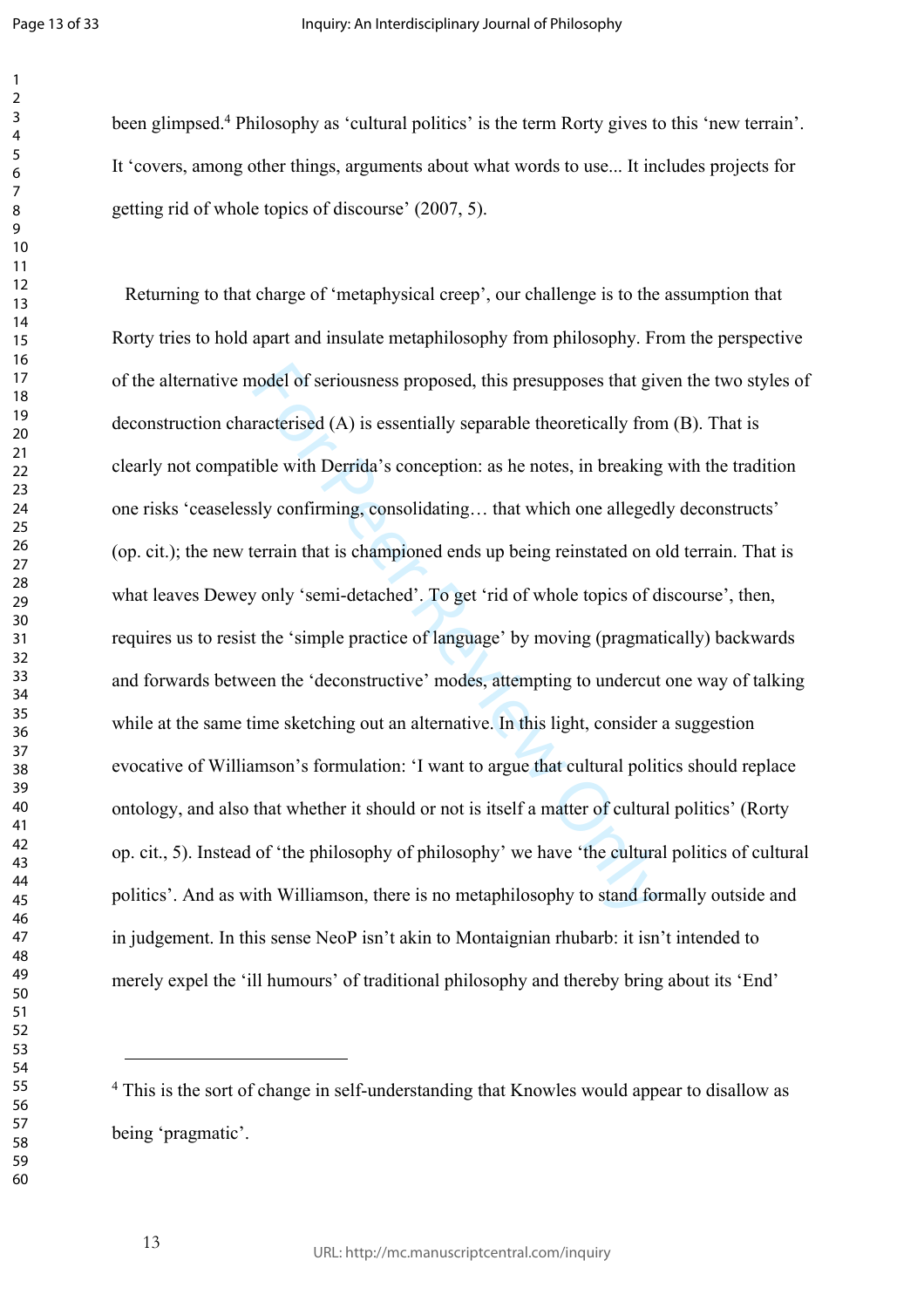(Hazlitt 1877, II, 262—63. Cf. Hicks 1925, 76). Cultural politics is the name given both to the new terrain *and* the means proposed for getting there.

between the prophetic suggestion that philosophy is cultured in this is itself a 'cultural political' question<br>s the 'ontological' alternative, elliptical for the 'old terror sheet 'ontological' alternative, elliptical for As presented, philosophy as cultural politics is a natural extension of Rorty's early eliminativism 5 , where the *sui generis* ontological status of the mental is impugned by demonstrating the in-principle intelligibility of materialism. But as he observes, the greatest impediment to embracing the prophetic suggestion that philosophy is cultural politics; that is to say, to the determination that this is itself a 'cultural political' question (a question of how we chose to talk); is the 'ontological' alternative, elliptical for the 'old terrain', Dewey's 'Ultimate and Absolute Reality'. This is why so much attention is paid to concepts like 'truth' and 'objectivity', the traditional understanding of which—exhibited through 'the simple practice of language'—sustains the 'old terrain'. But these concepts are not 'interpreted rhetorically', or subject to metaphilosophical imposture. Rather, suggestions are made, in engagement with 'realist' and other competing accounts, that might help bring about the new rational standard (the 'what is') by which they will come to be evaluated *as such*. There can be no insulation of the metaphilosophical stance from first-order philosophical debate because this experimentalist approach<sup>6</sup> signifies that any changes to the way we think

<sup>5</sup> For a defence of this point and of the associated claim that Rorty's work from the 1970s offers a vindication of the practice of 'traditional' philosophy—albeit as part of 'cultural politics'—see Gascoigne (forthcoming).

<sup>6</sup> The temptation is to contrast theory with method. But as Rorty notes while for the pragmatist 'it becomes easy to recommend an experimental, fallibilist attitude' it is 'hard to isolate a 'method' that will embody this attitude' (1991, 66).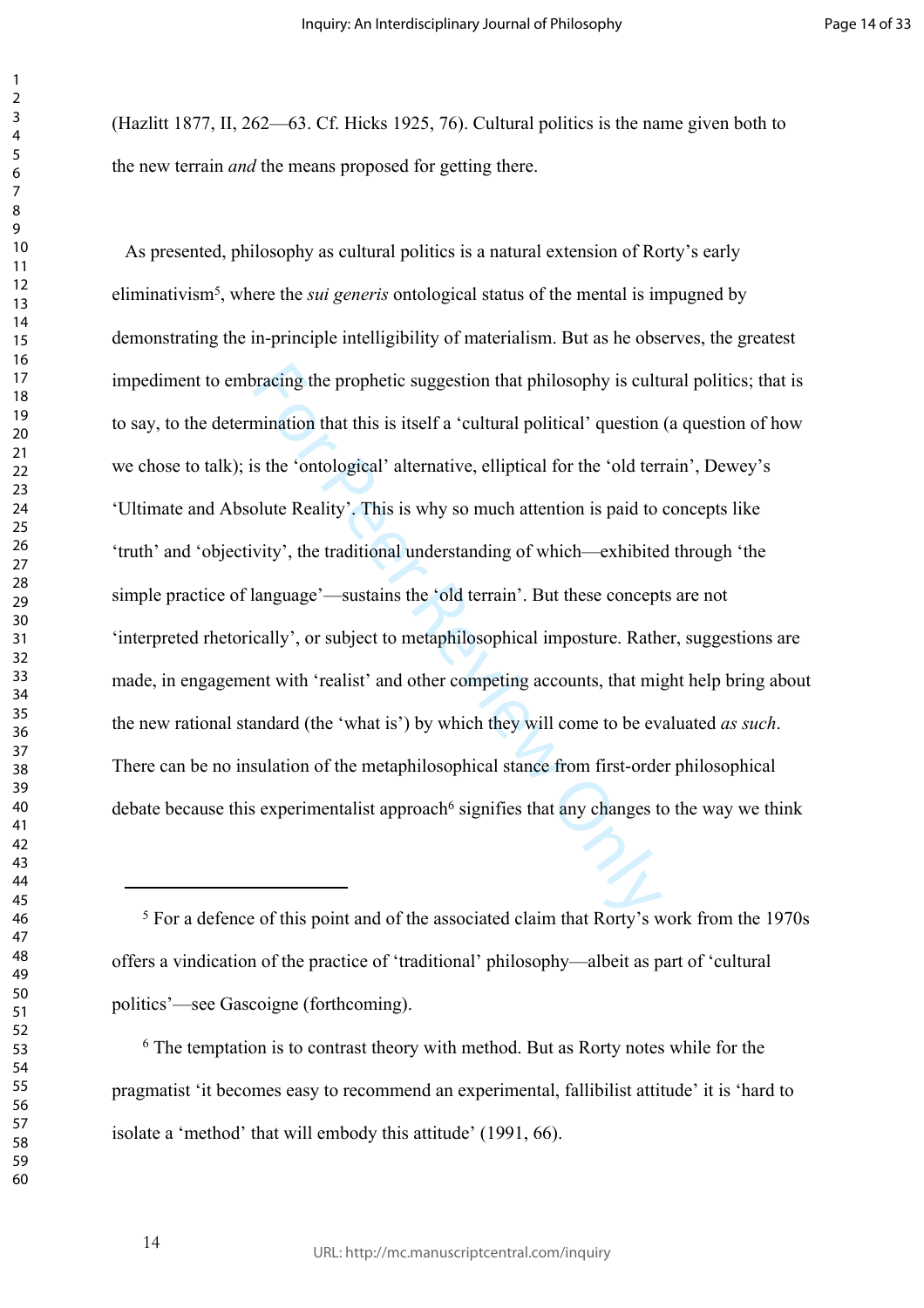$\mathbf{1}$  $\overline{2}$  $\overline{3}$  $\overline{4}$  $\overline{7}$ 

and talk come about by the displacement of one vocabulary by another, and such a *theoretical* distinction has no pragmatic value in such a setting.

### **III: Truth and Transcendence**

that the critics considered concur that if the concepts listricted to first-order ('passive') evaluation then 'metap<br>is suggests that it is Rorty's elimination/redescription of<br>it of cultural politics that is moot. So when 1. In II.1 we noted that the critics considered concur that if the concepts like 'truth' and 'objectivity' are restricted to first-order ('passive') evaluation then 'metaphilosphical creep' can be avoided. This suggests that it is Rorty's elimination/redescription of key philosophical terms in the interest of cultural politics that is moot. So when Rorty avers that part of the philosopher's job is to examine 'technical debates between contemporary philosophers in the light of our hopes for cultural change' (2007, x) the assumption is that this promotes an 'active' mode of rejection that connotes an unwillingness to take philosophy seriously. Our response to this assumption has been to show that, on the understanding of Rorty's attitude we've advanced, the philosophy-metaphilosophy distinction on which it depends presupposes the sort of dogmatic idea of what is the appropriate 'self-image' for philosophy that Williamson aims to promote. Given the latter's defence of the traditional 'armchair' method of philosophising, that seems like an ill-conceived line of criticism for pragmatists of any stamp to take.

Having said that, there remains a further objection, which is that the charge that philosophy isn't being taken seriously cuts more deeply than this; that the imputed 'creep' and correspondingly 'active' redescription of the key concepts of philosophy are but proxies for a rejection of something more fundamental that even (or perhaps, especially) pragmatists should acknowledge. The suspicion here is not so much that NeoP is rendered dialectically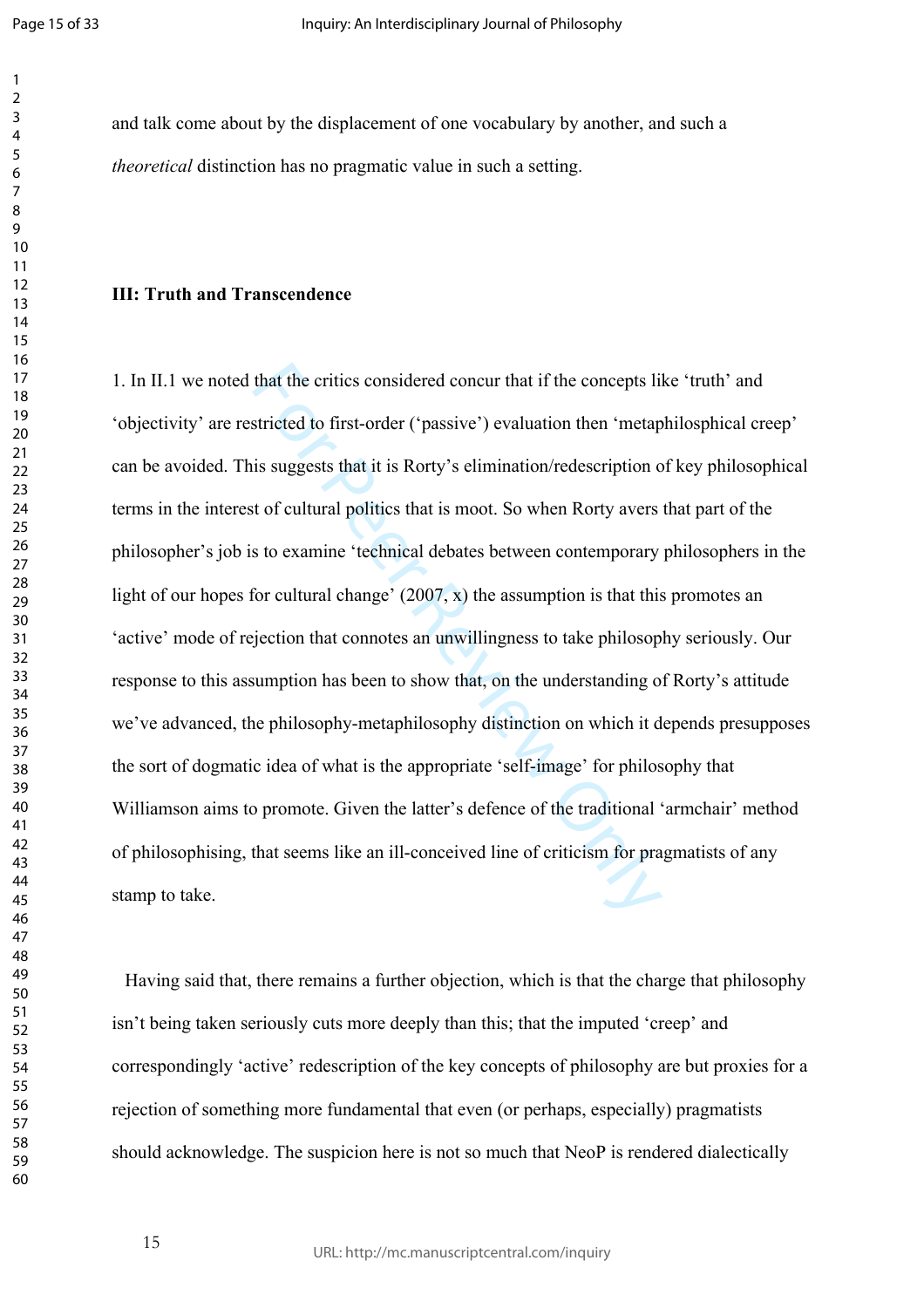ineffectual by its insistence on dealing 'actively' with those key concepts, but that doing so amounts to a slight on some ineliminable mode of our relationship to the world: a failure to respect an all-too-human desire for 'transcendence'. In this section we'll contend in a diagnostic vein that for Rorty's critics taking philosophy seriously requires that one take *truth* seriously<sup>7</sup>, and that to take truth seriously requires an acknowledgement of that desire for 'transcendence'.

Rorty, the 'transcendence charge' goes back to at least<br>gnoses the appeal of 'deflationary metaphilosophical these 'who are sick of the subject and glad to be rid of its j<br>irs amounts to 'a rebellion against the philosophi As a criticism of Rorty, the 'transcendence charge' goes back to at least Nagel. In *The View of Nowhere* he diagnoses the appeal of 'deflationary metaphilosophical theories like ... pragmatism' to those 'who are sick of the subject and glad to be rid of its problems' (1986, 11). For Nagel, theirs amounts to 'a rebellion against the philosophical impulse itself'. Nagel in contrast urges us to acknowledge this impulse, thinking it 'necessary to combine the recognition of our contingency, our finitude, and our containment in the world with an ambition of transcendence' (9). How are we to combine these two elements? Nagel proposes that while we will never do so perfectly, we can nevertheless maintain what he calls a 'robust sense of reality and of its independence of any particular form of human understanding' (5). We are supposed to be able to retain this sense by committing ourselves to pursuing the truth, which Nagel takes to require 'the generation and decisive elimination of alternative possibilities until, ideally, only one remains, and it requires a habitual readiness to attack one's own convictions' (9).

 We might just as easily have chosen any one of the constellation of philosophical concepts that include 'objectivity', 'reality' etc.

 $\mathbf{1}$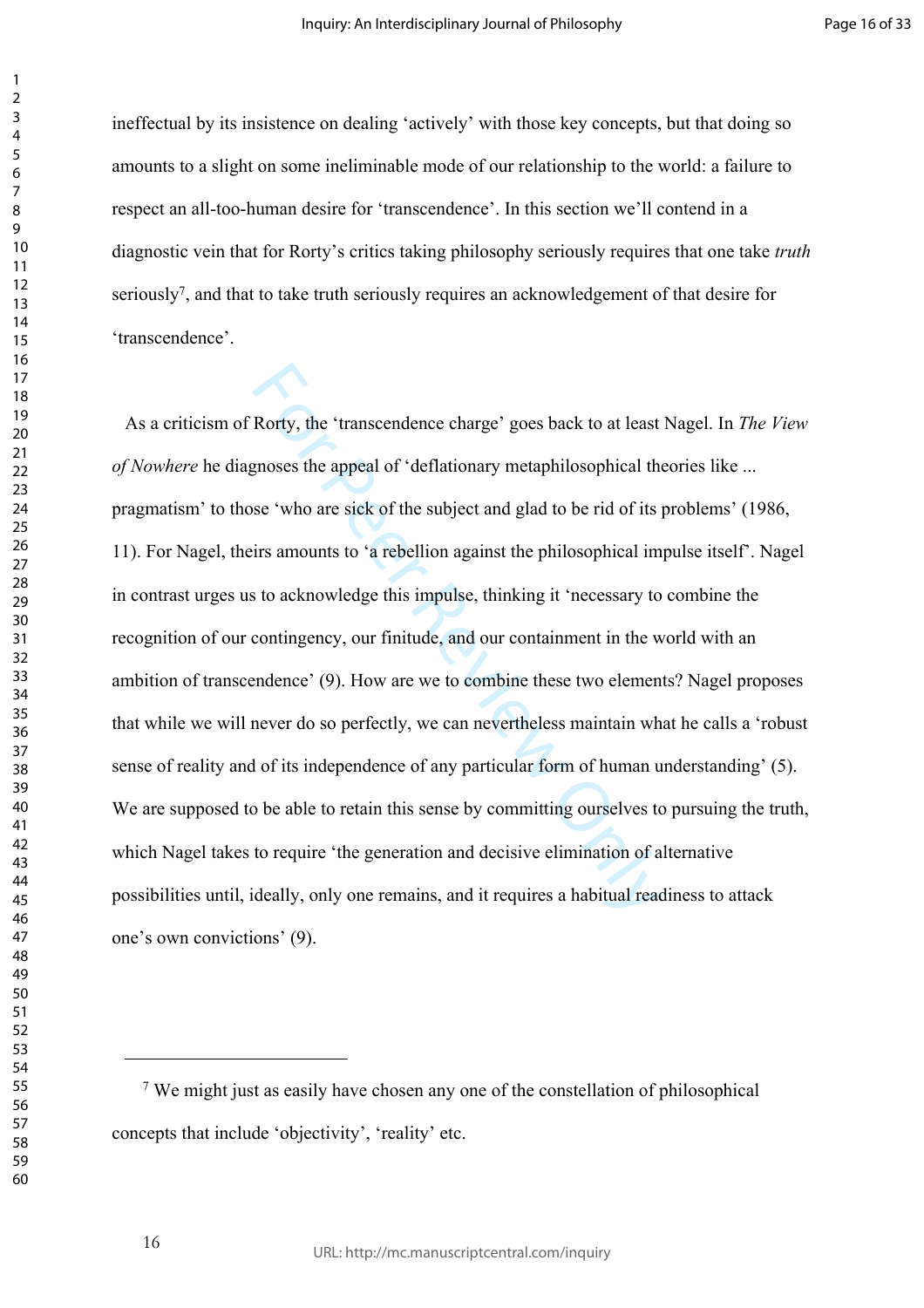$\mathbf{1}$  $\overline{2}$ 

enable us to cope with it. As Rorty notes: 'On James's v<br>
f 'rational' in being a normative notion, a compliment principal in being a normative notion, a compliment principal<br>
we have no test for the truth of a belief othe For pragmatists, the difficulty with Nagel's position begins with the very idea of a position independent of any particular form of human understanding. We are natural creatures who seek to contend with our environment, and as we change that environment we change ourselves along with it. We cannot aspire to a position of *independence* from any particular form of human understanding (of *where we are*), but only to revise that understanding as we move around the world. Accordingly, there is no test for the truth of our beliefs other than their suitability to enable us to cope with it. As Rorty notes: 'On James's view, 'true' resembles 'good' or 'rational' in being a normative notion, a compliment paid to sentences that seem to be paying their way and that fit in with other sentences which are doing so' (1982, xxv). Since we have no test for the truth of a belief other than its usefulness for a particular purpose, this means that truth drops out as a distinct goal of inquiry. The most inquirers can do is secure justification for a belief; but once they have done so there is no additional means to go on to establish its truth:

If I have concrete, specific doubts about whether one of my beliefs is true, I can resolve those doubts only by asking whether it is adequately justified—by finding and assessing additional reasons pro and con. I cannot bypass justification and confine my attention to truth: assessment of truth and assessment of justification are, when the question is about what I should believe now, the same activity. (1998b, 19)

This seems a long way from Nagel's 'ambition of transcendence', although exactly how far is not clear; as Nagel tells, philosophy 'is after eternal and nonlocal truth, *even though we know that is not what we are going to get*' (op. cit., 10. Emphasis added). Since our interest in transcendence is not with Nagel's realism but in the role in plays in contemporary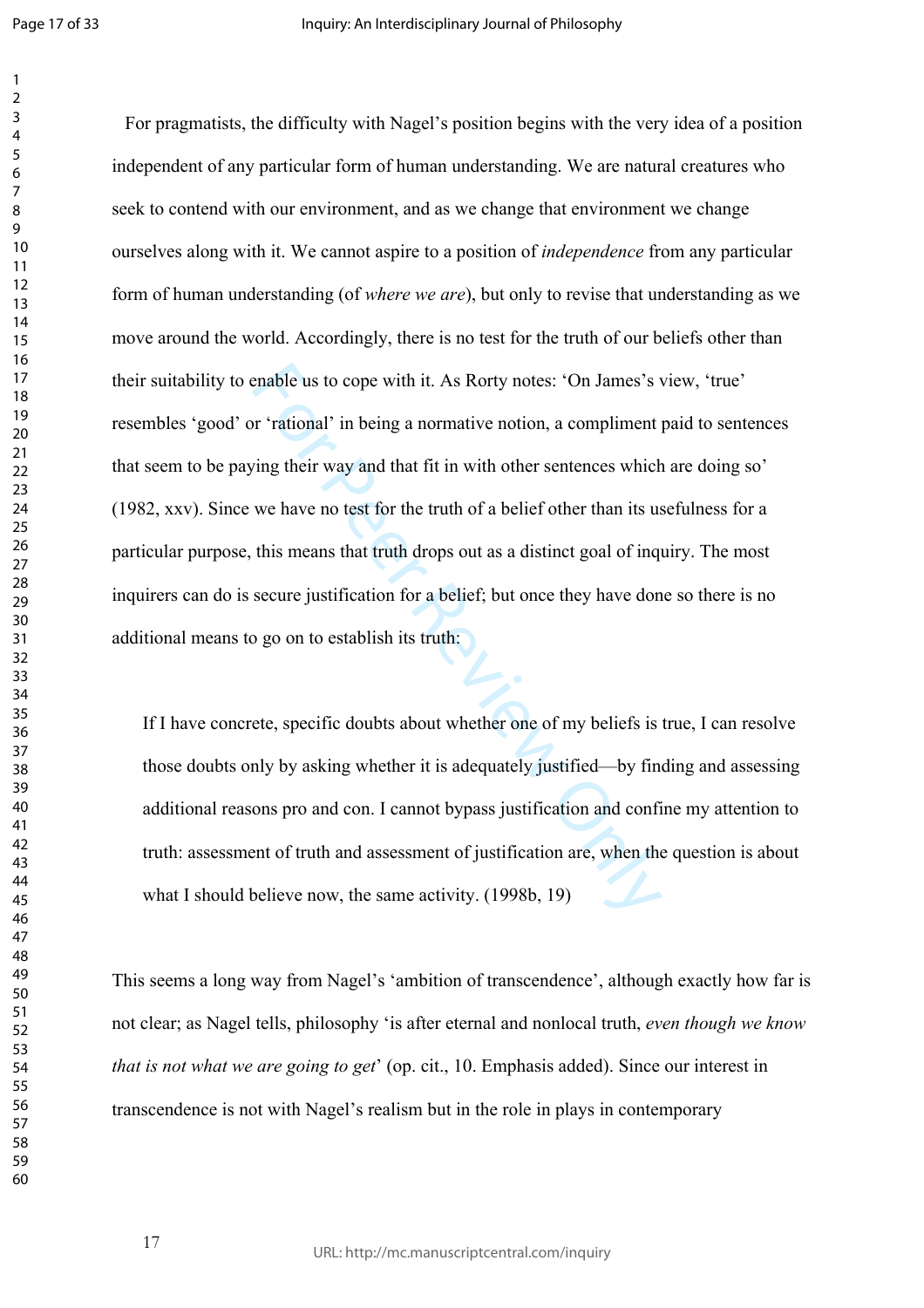pragmatism we will not tease out the implications of this rather gnomic reflection directly, but show instead how something like it plays out in Misak's influential version of NewP.

2. Unsurprisingly, for any pragmatist, Misak is in accord with Rorty's criticisms of the correspondence theory of truth, noting that it precludes the possibility that propositions about politics and morality can be true: if truth is a matter correspondence, there seem to be no items in the world to which such propositions might correspond. However, Rorty is said to have mistakenly moved from giving up the idea of truth as correspondence to rejecting the idea that truth plays *any* role in inquiry. In a criticism we have associated with Price's notion of 'active' rejection, Misak writes that 'when Rorty examines our practices of inquiry, he finds that truth plays no role whatsoever' (2010, 34).

to which such propositions might correspond. However<br>oved from giving up the idea of truth as correspondenc<br>s *any* role in inquiry. In a criticism we have associated<br>n, Misak writes that 'when Rorty examines our practice Now on the face of it, it is odd for Misak to claim that Rorty takes truth to play *no* role whatsoever, since she notes that he employs what he calls the 'endorsing' use of truth, according to which to assert  $p$  is to assert that  $p$  is true (Rorty 1991, 128; Misak 2013, 236). We leave this tension aside for a moment in order to examine Misak's NewP alternative. Drawing on Peirce, Misak argues that the concept of truth is closely connected to the practice of inquiry. Peirce speaks of truth as what would be reached at the 'end of inquiry', but commentators have often noted problems with this idea. Bertrand Russell, for example, pointed out that it implies the obviously false consequence that whatever beliefs happen to be held by those when the world ends will be true (Misak 2004, 67). Misak acknowledges this objection, but argues that this is not the only formulation of Peirce's position:

a better characterisation is that a true belief is one that would withstand doubt, were we to inquire as far as we fruitfully could on the matter. A true belief is such that, no matter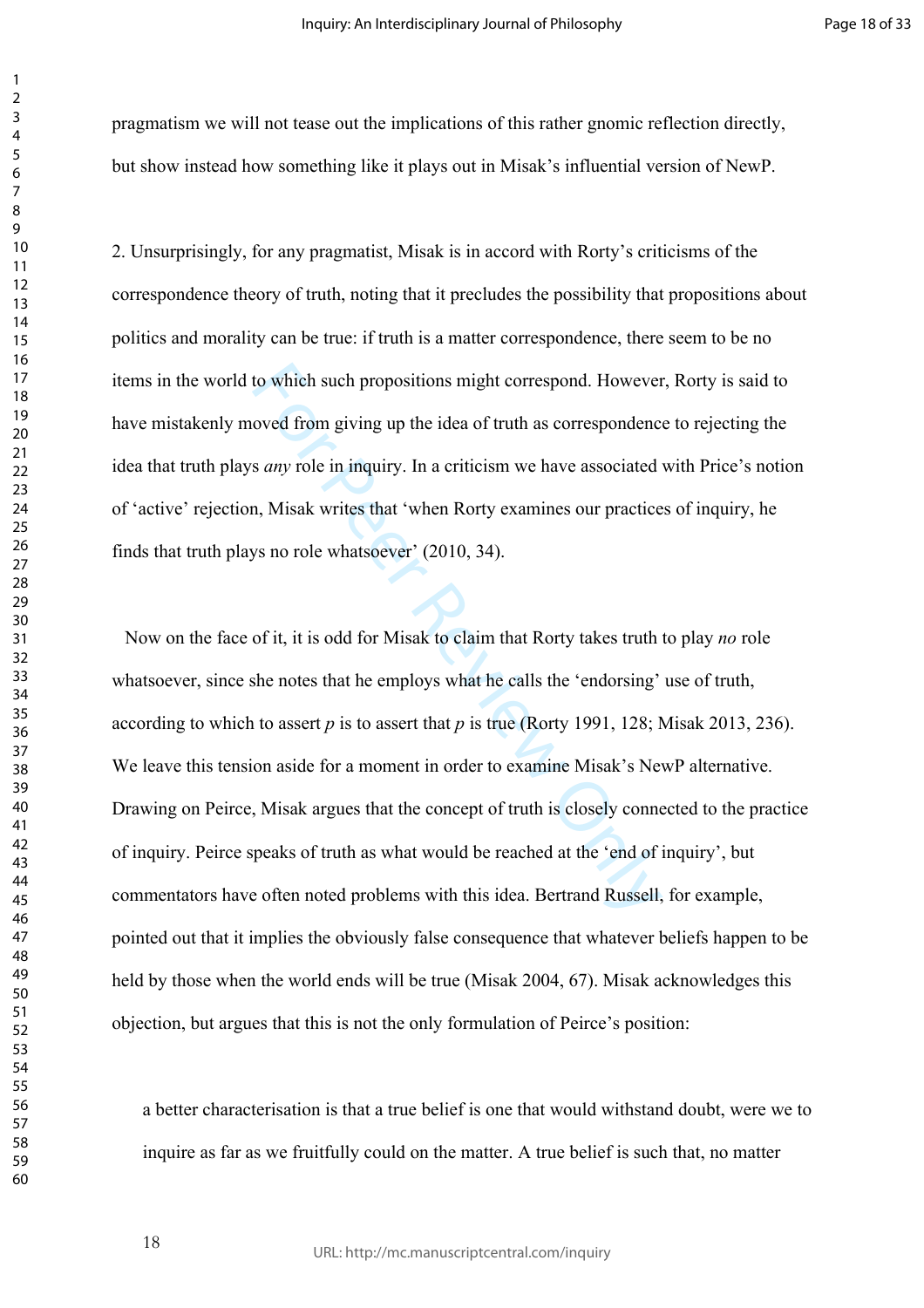$\mathbf{1}$  $\overline{2}$  $\overline{3}$ 

how much further we were to investigate and debate, that belief would not be overturned by recalcitrant experience and argument. (2000, 49)

A commitment to what Misak calls 'truth as indefeasibility' avoids the problem that Russell identified in Peirce's account, but at the same time she thinks that it enables her to hold onto what she describes as 'low profile, non-absolutist conceptions of truth and objectivity which can guide us in our inquiries and deliberations' (2013, 231).

inquiries and deliberations' (2013, 231).<br>
truth is closely connected to inquiry but, importantly, n<br>
iry. Truth 'guides' inquiry because it requires that inqu<br>
conversational partners but must address reasons and a<br>
e. Mi Misak holds that truth is closely connected to inquiry but, importantly, not to any *particular* community of inquiry. Truth 'guides' inquiry because it requires that inquirers not limit themselves to their conversational partners but must address reasons and argument from wherever they come. Misak claims that what she variously calls 'a methodological requirement' and 'methodological principle' follows from truth as indefeasibility: 'a methodological requirement falls out of the idea that a true belief would be the best belief, were inquiry to be pursued as far as it could fruitfully go. That methodological principle is that the experience of others must be taken seriously'. (2000, 6) Misak can be seen to hold onto a notion of transcendence, insofar as truth outruns whatever inquirers happen to believe at any particular point in time. By hewing to the Peircean methodological 'requirement' or 'principle', inquirers avoid what Misak calls the 'sea of arbitrariness' into which NeoP purportedly plunges us (2013, 4), in which truth comes to nothing more than whatever a community believes, and which accordingly will vary from culture to culture. Rorty objects that infeasibility adds nothing to the idea of securing justification with one's conversational partners (2010b, 45), but Misak disagrees, spelling out what she takes it to add in this way: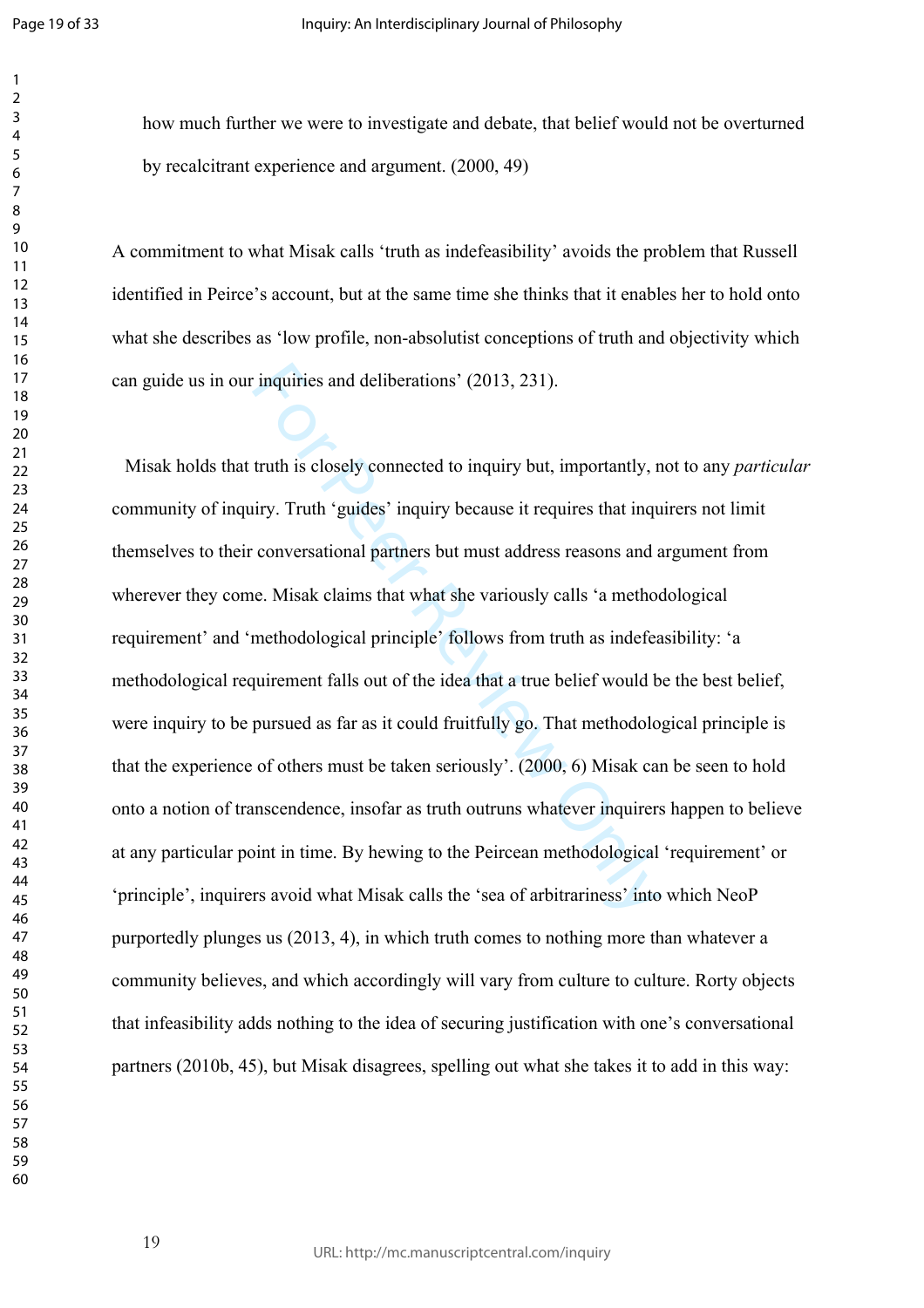Page 20 of 33

…an enhanced willingness to see out and take seriously new evidence and argument. The Peircean inquirer aims at getting beliefs that *would* stand up to whatever evidence and argument could come their way, hence it is only rational to expose beliefs to all the available evidence and argument to see if they meet interim bar. (2013, 233)

In the New P because it enables inquirers to hold onto the and they currently believe, while at the same time seeing<br>irry. We can ask, however: what is to stop the NeoP stri-<br>evidence and argument? Rorty often speaks about This 'enhanced willingness' is held by Misak to mark a key difference between NewP and NeoP. It is important for NewP because it enables inquirers to hold onto the intuition that truth transcends what they currently believe, while at the same time seeing truth as a part of the practice of inquiry. We can ask, however: what is to stop the NeoP striving to accommodate new evidence and argument? Rorty often speaks about the importance of imagination as the means to extend the scope of 'we' as widely as possible; his 'ideally liberal society' set out in *Contingency, Irony and Solidarity* is ideal precisely because it is open to encounters between different people and vocabularies. Misak's claim is that while Rorty might *say* this, in the absence of the methodological requirement that she claims falls out of an understanding of truth as indefeasibility, he cannot explain *why* inquirers must be open to others in this way. To do that, what is needed is a notion of truth which firmly distinguishes between justification and truth; between what is agreed to by a community of inquiry and what would stand undefeated no matter how far inquiry were to be pursued.

For Misak, the advocate of NeoP has no reason to move beyond her conversational partners whereas NewP provides reason to do so in the form of its 'methodological requirement'. But this is not a difference that makes a difference. Rorty is clear that truth does not reduce to what is justified to any *particular* community of inquiry. Inquirers cannot step over the practice of justifying beliefs to one another and turn their attention directly to the truth, but that does not mean reducing the latter to the former. Rorty gets at this difference in the one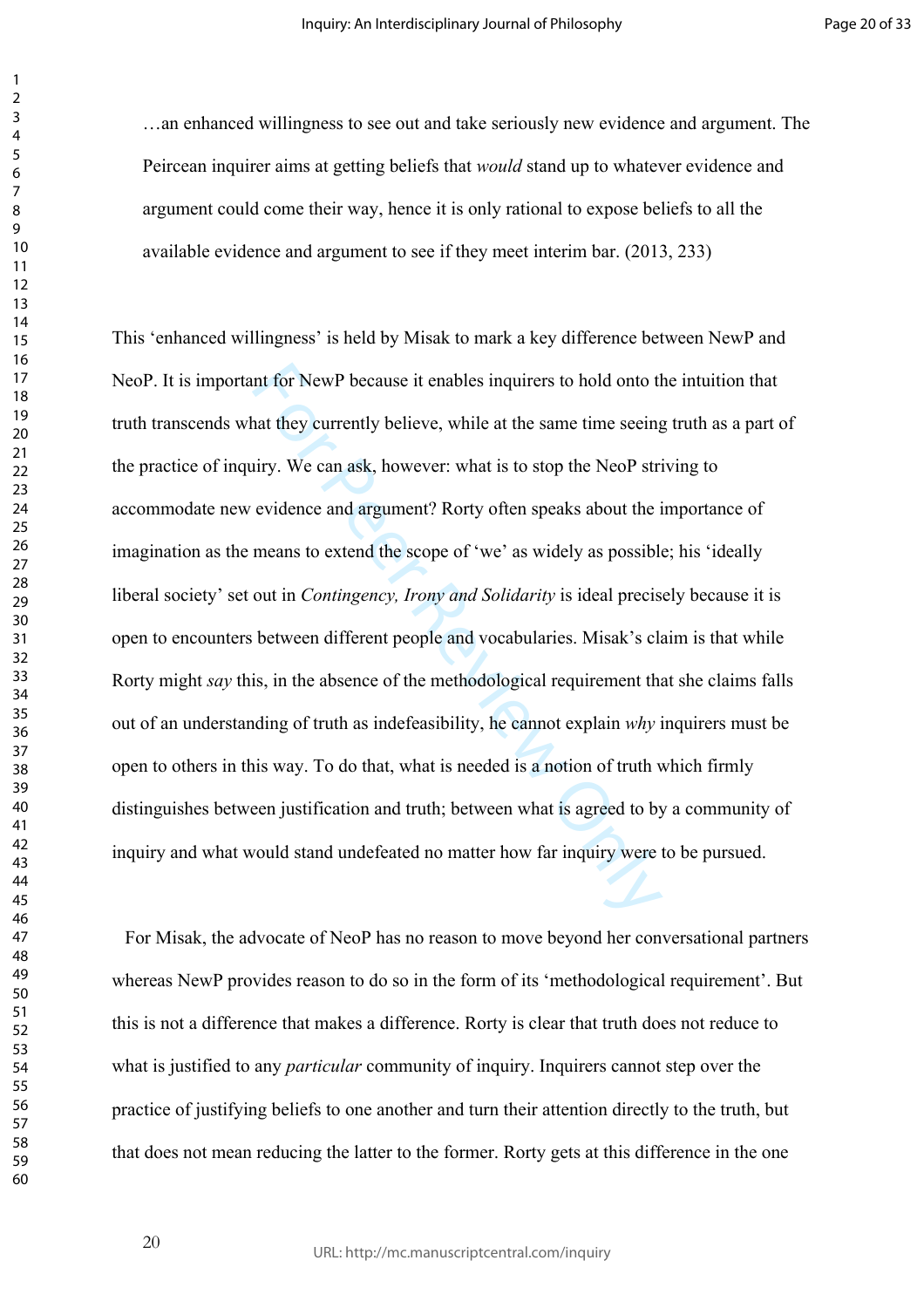$\mathbf{1}$  $\overline{2}$  $\overline{3}$  $\overline{4}$  $\overline{7}$ 

sense of truth he thinks indispensible, the 'cautionary', according to which a belief, no matter how justified, may turn out not to be true (1991, 128).

listinction between justification and truth (the 'endorsinal notion of truth' (37). However, Rorty is said not to recepting this. Misak claims that Rorty's 'endorsing' use is that to assert that  $p$  is true is to endorse 3. Misak begins an exchange with Rorty by writing that: 'I am starting to think that the disagreements between Rorty and the pragmatist who wants to acknowledge the objective dimension of human inquiry may be starting to fade away' (2010, 28). In her view, Rorty's acceptance of the distinction between justification and truth (the 'endorsing use') commits him to 'a substantial notion of truth' (37). However, Rorty is said not to recognise the consequence of accepting this. Misak claims that Rorty's 'endorsing' use of truth, which as we saw above holds that to assert that  $p$  is true is to endorse  $p$  as true, is contradicted by the 'cautionary' use which holds that *p* may turn out to be untrue. As she puts it, Rorty 'require<sup>[s]</sup> us to think, in one thought, that  $p$  is true, but it might be shown to be false' (236). The NewP account of truth as indefeasibility is said to resolve this tension. If truth is seen as indefeasibility, to endorse *p* as true is to claim that *p* will *not* subsequently be shown to be false: 'Someone who asserts p needs to predict that her assertion would stand up to the evidence and argument now and to subsequent evidence and argument' (236).

However, the tension that Misak identifies in Rorty's position is overstated. To affirm both the truth of  $p$  and that  $p$  may yet turn out to be untrue, far from being unique—and uniquely problematic—for NeoP, is a central pragmatist commitment. From Peirce onwards, pragmatists have sought to steer a course between dogmatism and scepticism by arguing that practices are adequate to the purposes they serve until such time as they are called into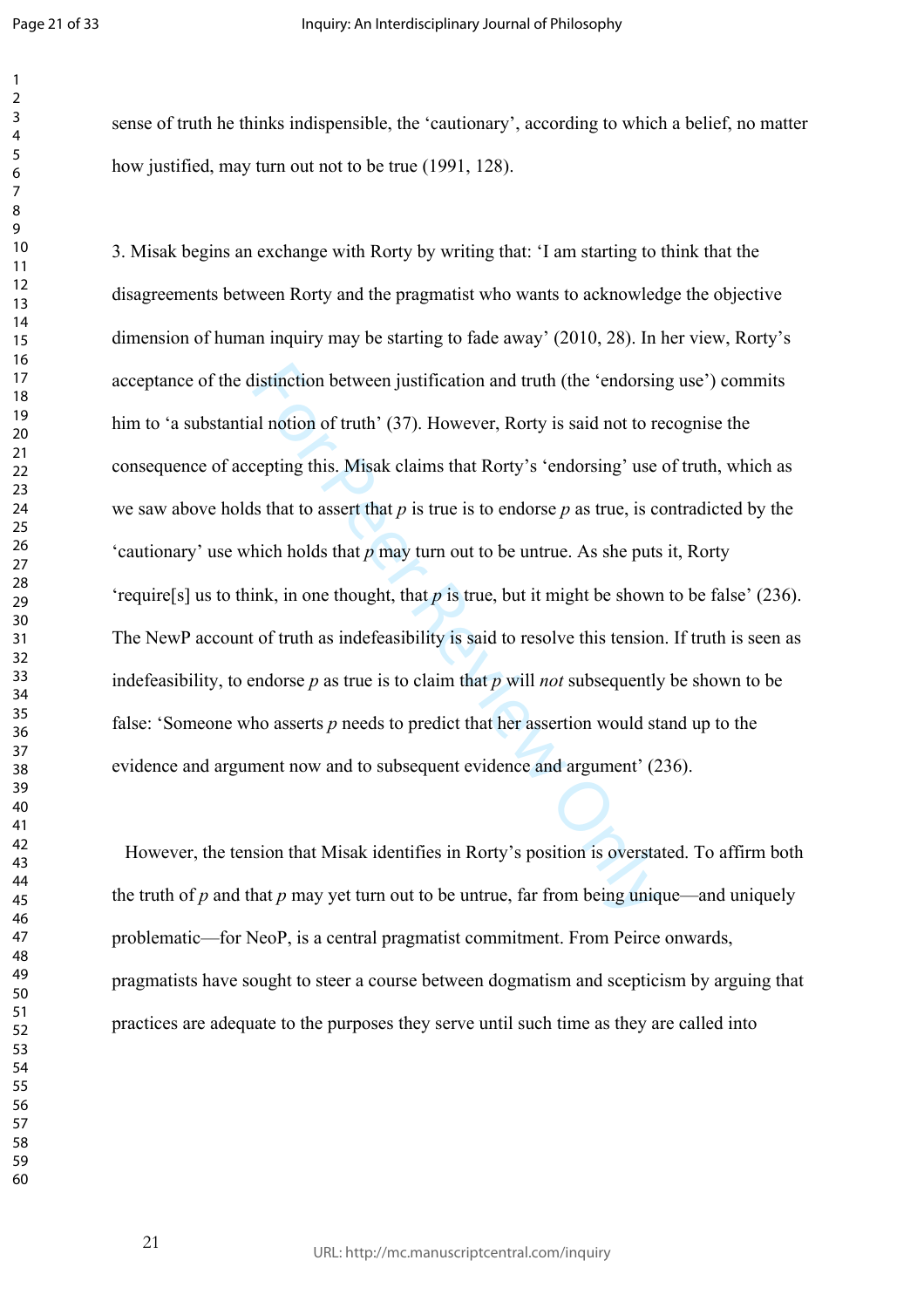question.<sup>8</sup> To be sure, they might come to be revised or replaced, but that requires concrete reason. As a Peircean, Misak is committed to this; as she writes, '[a]ll of our beliefs are fallible but they do not come into doubt all at once. Those which inquiry has not thrown into doubt are stable and we should retain them until a reason to doubt arises' (34).

rn out to be untrue. The difference between NewP and<br>rent understandings of the relationship between the enc<br>truth, but rather what the latter entails. Here, Rorty den<br>truth, but rather what the latter entails. Here, Rorty Misak, then, does not want to say that willingness to endorse *p* commits inquirers to say that *p* will never turn out to be untrue. The difference between NewP and NeoP concerns not, as she claims, different understandings of the relationship between the endorsing and cautionary uses of truth, but rather what the latter entails. Here, Rorty denies something that Misak affirms: that '[a] believer both accepts this possibility [of falsification] and bets that it will not come about' (236). Rorty denies this because to claim that a belief will never be falsified is to predict what 'would happen in a potentially infinite number of justificatory contexts before a potentially infinitely diverse set of audiences' (cited in Misak 2013, 236). This is certainly a difference in their stated positions, but when pressed the difference can be seen to be merely terminological. Misak says that Rorty's summary is an 'infelicitous way of stating the required prediction'. The correct way to put it is, she continues, to say that an assertion 'would stand up to the evidence and argument now and to subsequent evidence and argument' (236). However, we at least are unable to make out the difference between the two formulations. Rorty's way of putting things captures the fact that inquirers have no idea what evidence and argument might emerge in the future, and Misak's term 'subsequent evidence and argument' says the same thing, albeit downplaying the potentially infinite number of

 $\mathbf{1}$ 

 Cf. Putnam: 'That one can be both fallibilistic *and* antiskeptical is perhaps the basic insight of American Pragmatism' (1992, 29).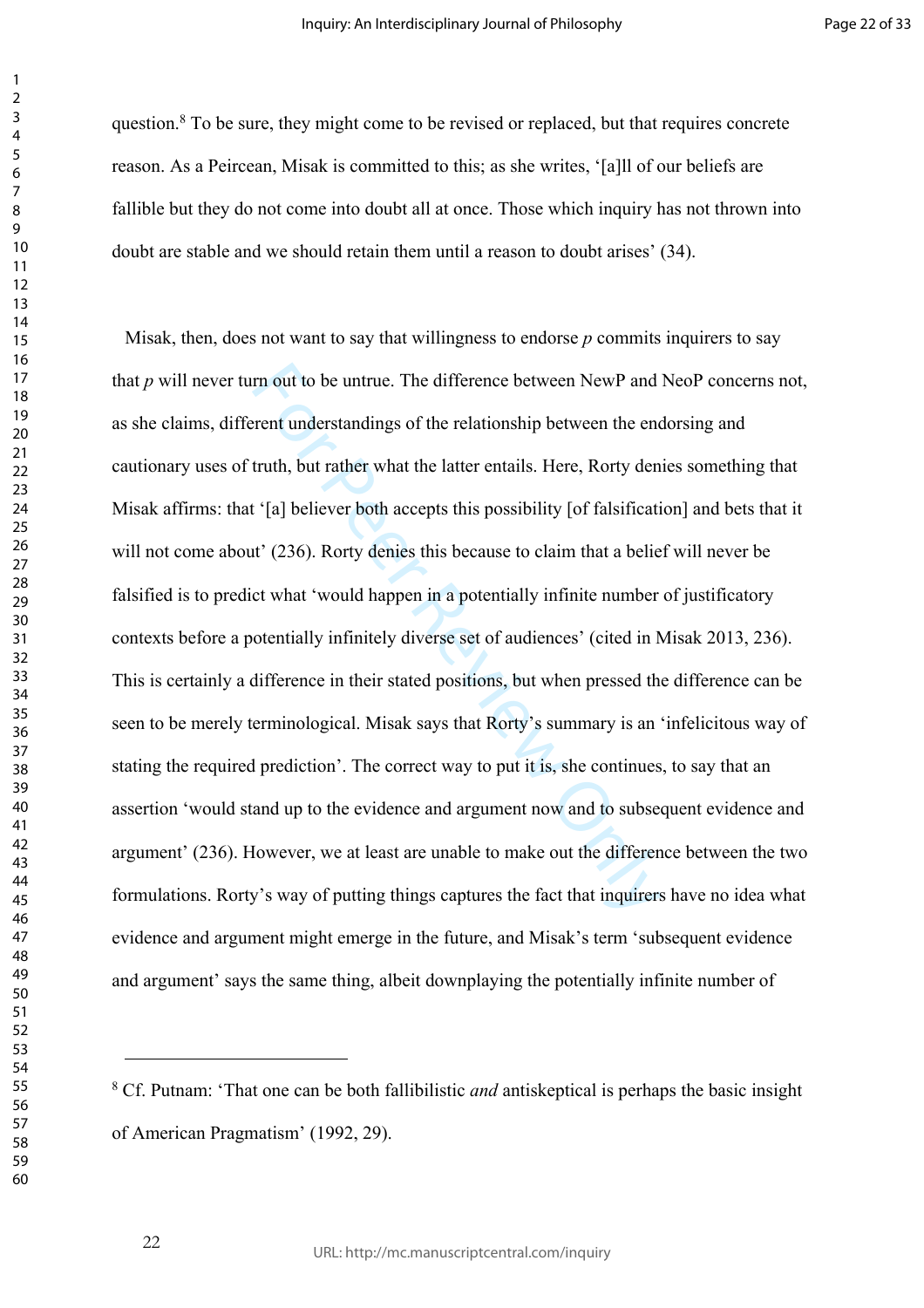$\mathbf{1}$  $\overline{2}$  $\overline{3}$  $\overline{4}$  $\overline{7}$ 

directions from which they might come. And if this is acknowledged, Rorty is surely correct to say that the prediction that a belief will never be overturned is unjustified, for the reason that inquirers simply have no idea what new reasons and evidence might come to them in the future and therefore have no basis on which to make such a prediction.

nquirers. Although she claims to accept fallibilism, her<br>
"predicts" that her beliefs will not turn out to be untrue<br>
mbition of transcendence. That ambition is perhaps unch<br>
as Nagel, but is out of place for pragmatists. Misak has not identified a difference to behaviour that the notion of truth as indefeasibility might produce in inquirers. Although she claims to accept fallibilism, her insistence that the inquirer 'bets' and 'predicts' that her beliefs will not turn out to be untrue betrays a residual attachment to the ambition of transcendence. That ambition is perhaps understandable in the case of a writer such as Nagel, but is out of place for pragmatists. Is there a means by which pragmatists might be weaned from this ambition? In closing, we will suggest so.

## **IV. Conclusion**

1. In this paper we have defended the claim that Rorty should be taken seriously. Firstly, we endeavoured to show that construing NeoP as a solely metaphilosophical exercise that renders its own position ineffectual assumes a rather traditional—indeed, 'intellectualist' model of what it is to take philosophy seriously. As an essentially experimental attitude towards inquiry there is no role in pragmatism for a theoretical separation of 'philosophy' from 'metaphilosophy'. As Williamson rightly notes, the philosophy of philosophy is part of philosophy, and Rorty's recommendations for how philosophy might be pursued are likewise part of philosophy itself. Our second defence was more diagnostic in character, the contention being that philosophers feel themselves answerable to some 'transcendent' urge, and to the conviction that to reject that urge is to reject the calling of philosophy itself. More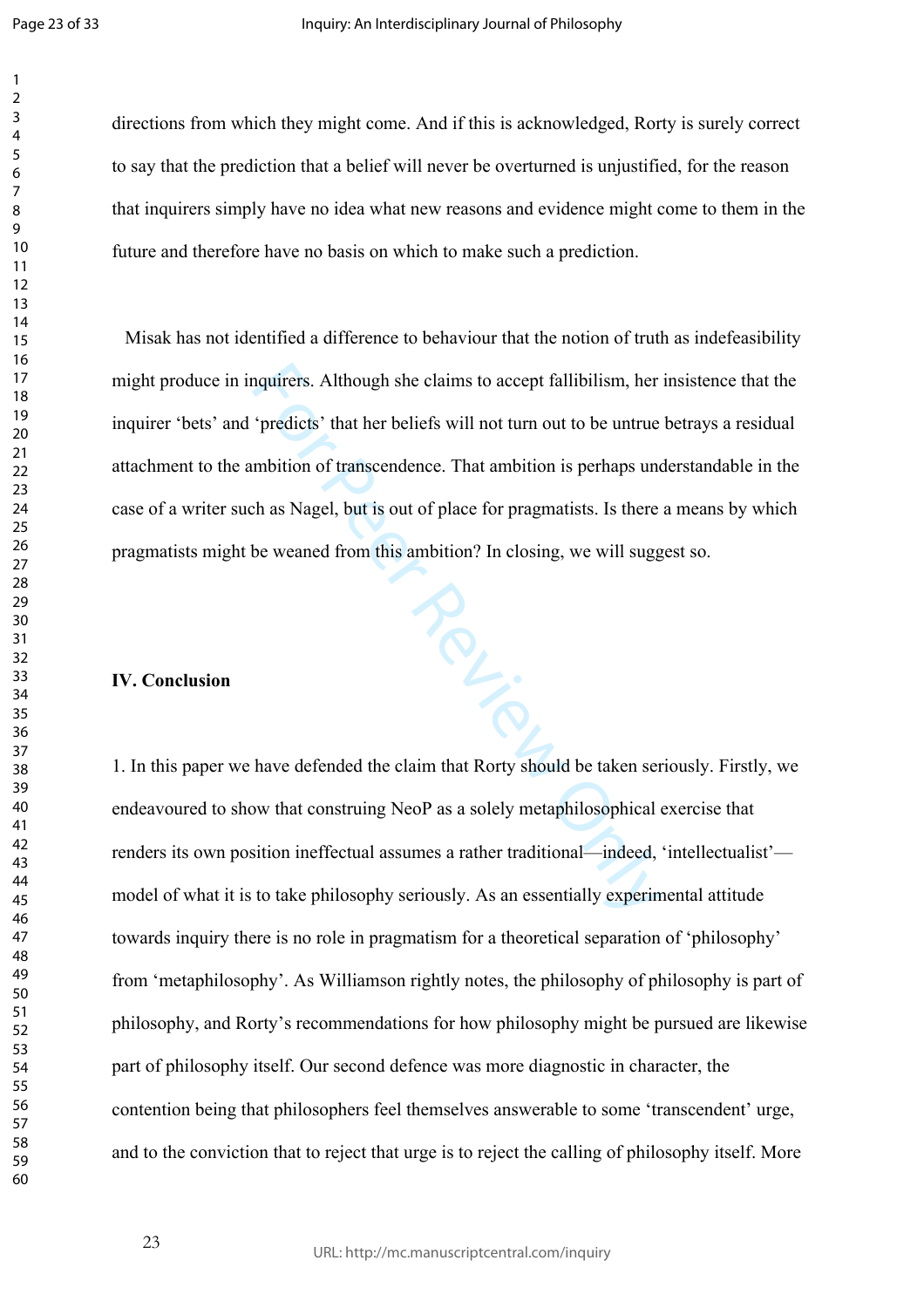while we may be after 'eternal truths', 'we know that is<br>do indeed cognise this fact, perhaps it is because what<br>on of our *epistemic* lives but of our *practical* lives<sup>9</sup>.<br>And with a tentative suggestion that links up th specifically, the suggestion was that that urge has become attached to the concept of truth, thereby dictating what philosophical seriousness consists in; namely, making truth transcendent*.* Indeed, in honour of Talisse and Aiken we might designate the movement towards this account of philosophical seriousness 'transcendent creep'. Nagel, as we saw, gives full expression to this movement; but his sense of wonderment is similarly expressive in revealing the limits *not of the urge itself* but of its *cognitive* import. We noted above Nagel's claim that while we may be after 'eternal truths', 'we know that is not what we are going to get'. If we do indeed cognise this fact, perhaps it is because what the urge reveals to us is not a dimension of our *epistemic* lives but of our *practical* lives 9 .

And here we end with a tentative suggestion that links up that diagnostic response with the concluding discussion of the role of truth-talk. Consider:

a. In the pursuit of particular truths we can only imagine ourselves justifying our beliefs through social activities;

b. Truth is not the same as justification (and 'ideal' justification is meaningless, because of (a))

 In the sense that, as Wiggins reads Aristotle's *Ethics*, 'the subject matter of action (the province where it operates and the field of things it is concerned with) is inexhaustibly indefinite' (2004, 480—1). The 'intellectualist', on the other hand, holds that 'the matter of the practical can […] be treated with, handled, mastered or managed by means of principles or precepts that are at once general and unrestrictedly correct' (op. cit.).

 $\mathbf{1}$  $\overline{2}$  $\overline{3}$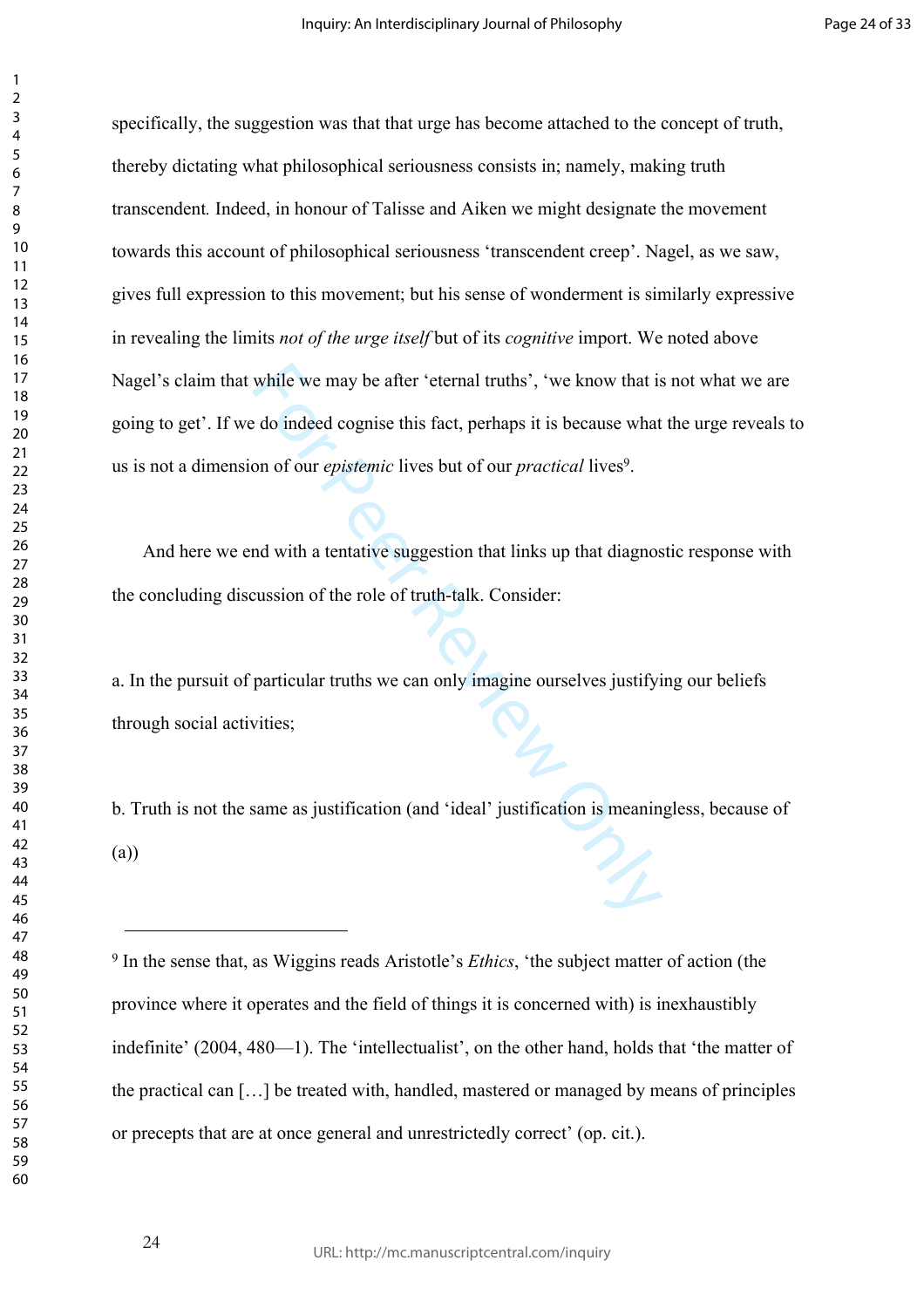One way to bring (a) and (b) into alignment is through the notion that truth is a distinct norm. On the face of it at least, that appears to be the motivation for submitting to 'transcendent creep'. Rorty, as we've seen, offers a cautionary 'use' in the place of that temptation to 'go normative'. So one way to buttress our claim that a non-normative use is not prima facie in tension with the normative use would be to offer an account of how these distinct uses of 'true' could constellate and yet not indicate the need for a univocal concept: one which, by hypothesis, would incorporate the desire for transcendence.

Ilate and yet not indicate the need for a univocal conceproduction<br>incorporate the desire for transcendence.<br>
Integral end the desire for transcendence.<br>
And the desire for transcendence.<br>
In an angle of the area owledge In his at-the-time neglected but more recently feted book *Knowledge and the State of Nature*, Edward Craig (1991) opposes to the sterility as he sees it of the analytic approach to 'understanding' knowledge a genealogical method. To that end he proposes that we imagine what sort of concept people in an 'epistemic' state of nature with basic human needs and the social means to coordinate them might develop. His proposal is that the pressing need is not the acquisition of knowledge but the need to identify a 'good informant'; that is to say, someone who 'can tell us the truth about  $p$ , is prepared to do so, and has some property which reliably indicates it' (159)<sup>10</sup>. Since by hypothesis the 'signposts' to the good informant can

 See, for example, Dewey 1930: 'But after all, this practical work done by habit and instinct in securing prompt and exact adjustment to the environment is not knowledge, except by courtesy. Or, if we choose to call it knowledge… then… knowledge *that* things are thus and so… remains of a different sort, unaccounted for and undescribed' (178).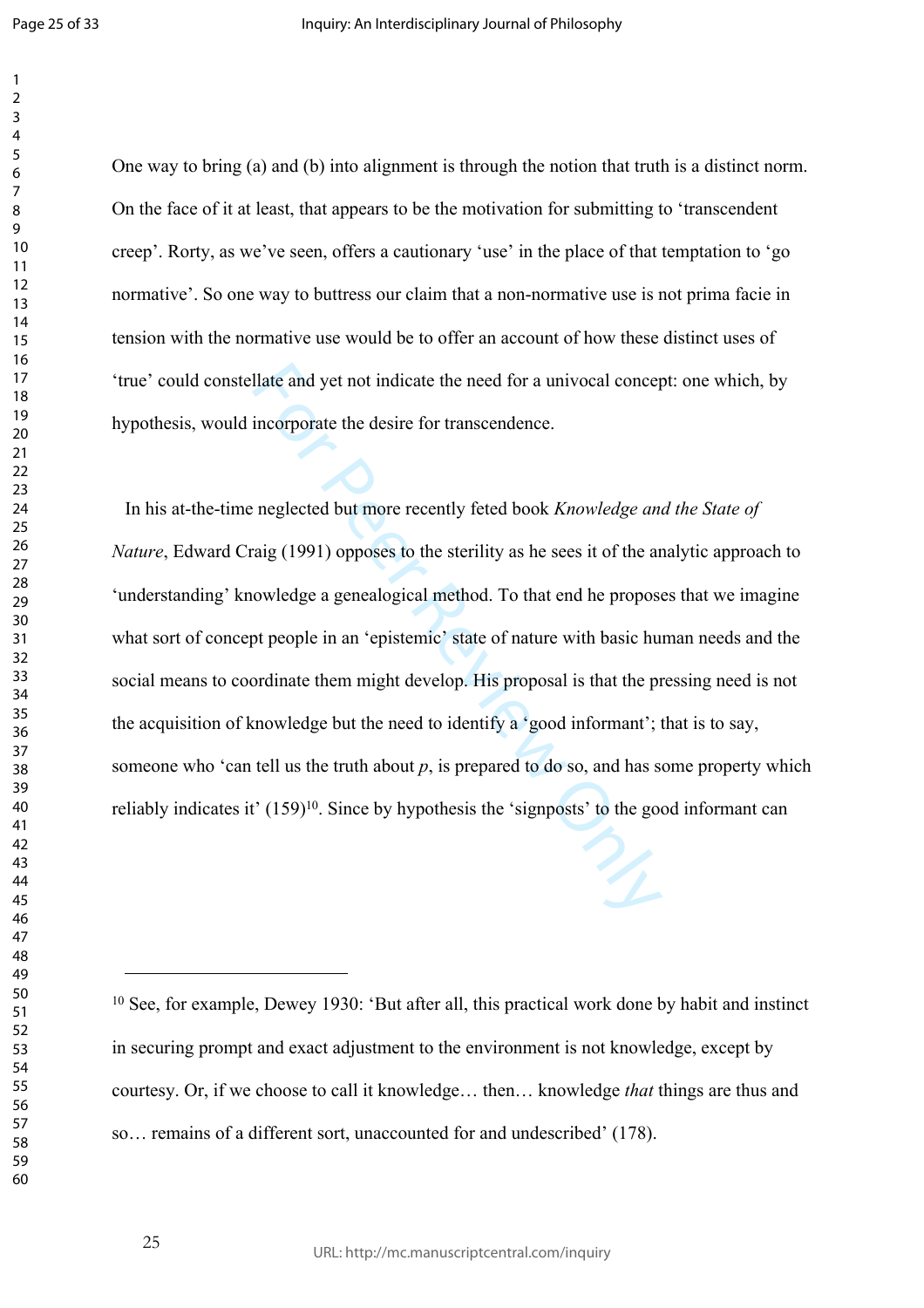only be social in nature we can appropriate<sup>11</sup> Craig's proposal and suggest that 'true' here is being used in the 'endorsing' sense. As Craig readily acknowledges (11, 41, 63 and *passim*), the search for 'good informants' is an expression of the need (urge) to *inquire*12. And an everpresent aspect of inquiry is the possibility of encountering new points of view: proposals that might reconfigure the epistemic routes to good informants (and who occupy those functional roles). From this perspective we can conceive of a 'cautionary' expression being used to flag the awareness of fallibility, of the possibility that S might not *always* prove to be the better informant.

Illibility, of the possibility that S might not *always* prov<br>
how we might end up using the same word, the story w<br>
familiar. As he notes in his discussion of Nagel's *Vier*<br>
ims's (1978) 'absolute' conception of truth, a 2. Turning now to how we might end up using the same word, the story we can adapt from Craig is much more familiar. As he notes in his discussion of Nagel's *View from Nowhere* and Bernard Williams's (1978) 'absolute' conception of truth, any move towards the objectivization of a concept involves the growing awareness of cognitively different vantage points (cf. 128). But rather than just serve to 'sharpen our consciousness of the claims of fallibilism, and make us more alive to just how many of our present beliefs might have to go by the board', the highly 'objectivized' concepts of truth and reality that Nagel and Williams trade in 'push[ing] our conception of the world out of reach, always one step beyond the

 '[W]e are in the position of inquirers, not of examiners (to borrow Bernard Williams's way of putting it)' (ibid., 18). There are interesting parallels between Craig's genealogical approach and Dewey's naturalism (cf. 1930), and this section—and indeed, Craig's analysis—could be greatly enriched by drawing on Dewey's (1938) conception of inquiry.

 $\mathbf{1}$  $\overline{2}$ 

 It should be noted that this is an adaptation of Craig's approach. He would not 'endorse' this pragmatist use of truth.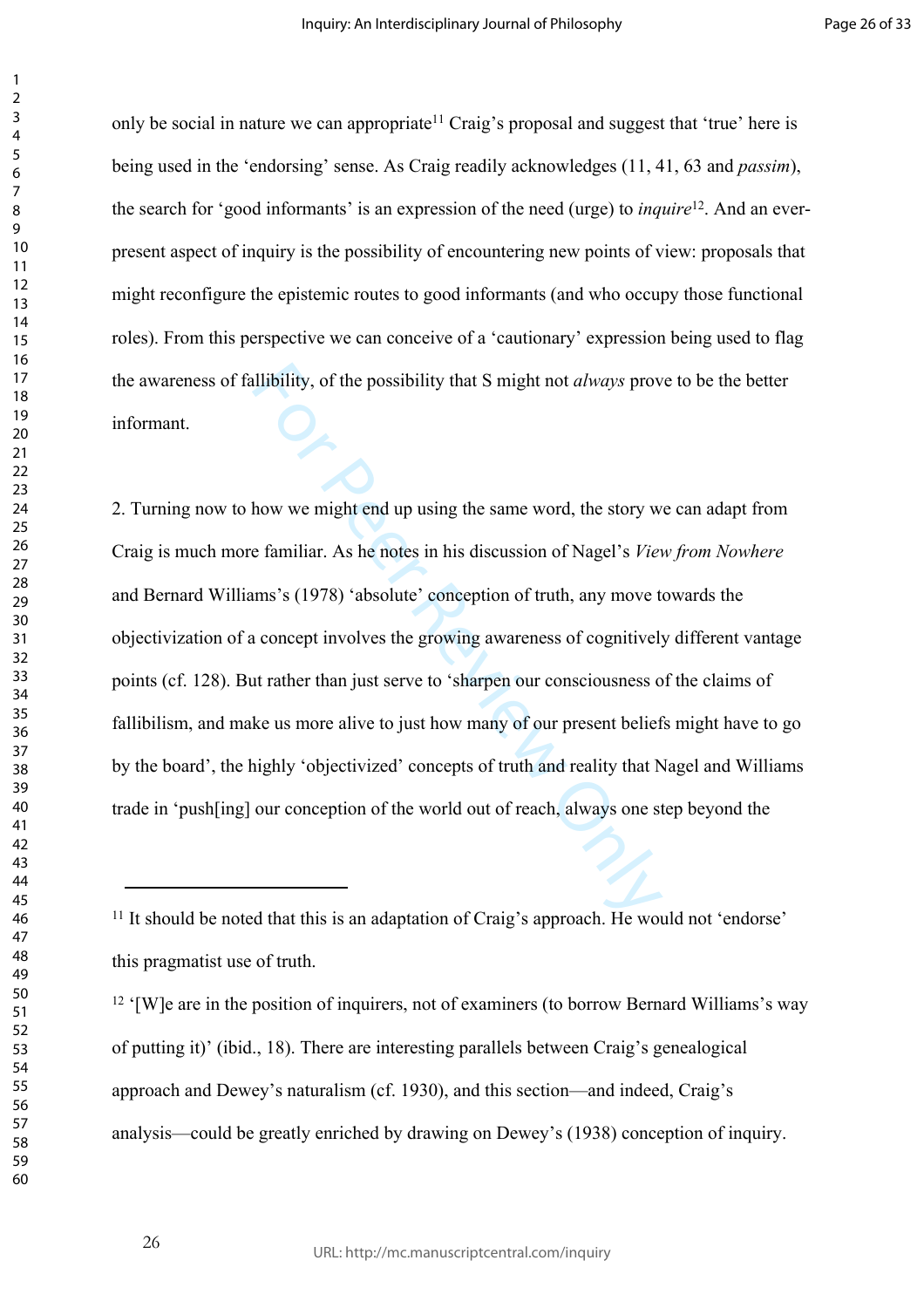latest advance of our inquiry' (129). As traditional pragmatist critiques of the quest for certainty would have it, the failure to see that the movement towards objectification discovers its limits *in practice* is what drives epistemology into scepticism and the real into the domain of the transcendent. The 'cautionary' use of truth is an assembled reminder of the fallibility of inquiry and the consequent *methodological* imperative to keep the conversation open.

of the state of nature that Craig (1991, 2007) doesn't me<br> *I Inequality*. Central to Rousseau's genealogical strateg<br>
pable of answering the question posed (is inequality aut<br>
use it is irredeemably corrupted. We can exte One conception of the state of nature that Craig (1991, 2007) doesn't mention is Rousseau's in his *Discourse on Inequality*. Central to Rousseau's genealogical strategy is the conviction that society is incapable of answering the question posed (is inequality authorized by natural law?) directly because it is irredeemably corrupted. We can extend that to Craig's analysis of knowledge: it's impossible to 'analyse' the concept because it is an unstable 'objectification' of something rooted in human needs and practices and analysis is itself a 'corrupt' method. And likewise we can extend it to our discussion of truth: The drive towards the objectification of 'truth' became a fallibilism-denying pursuit of certainty that put 'transcendence' at the heart of the univocal concept. And just as analysis fails to make knowledge determinate, the quote from Nagel gives expression to the failure of a certain approach to make truth determinate. Rather than take truth—as opposed to *truths*—seriously, the lesson that pragmatism teaches is that it is taking it seriously that leads to transcendent creep and prevents us from making philosophy of use. Since no pragmatist has done more to bring this into focus, taking Rorty seriously is taking philosophy seriously<sup>13</sup>.

<sup>13</sup> Versions of this paper were presented at the second meeting of the Richard Rorty Society at Penn State University and at the conference *Philosophy, Poetry, and Utopian Politics: The Relevance of Richard Rorty* at the University of Cambridge. We are grateful to the organisers of those events, and to participants both for helpful responses to our paper and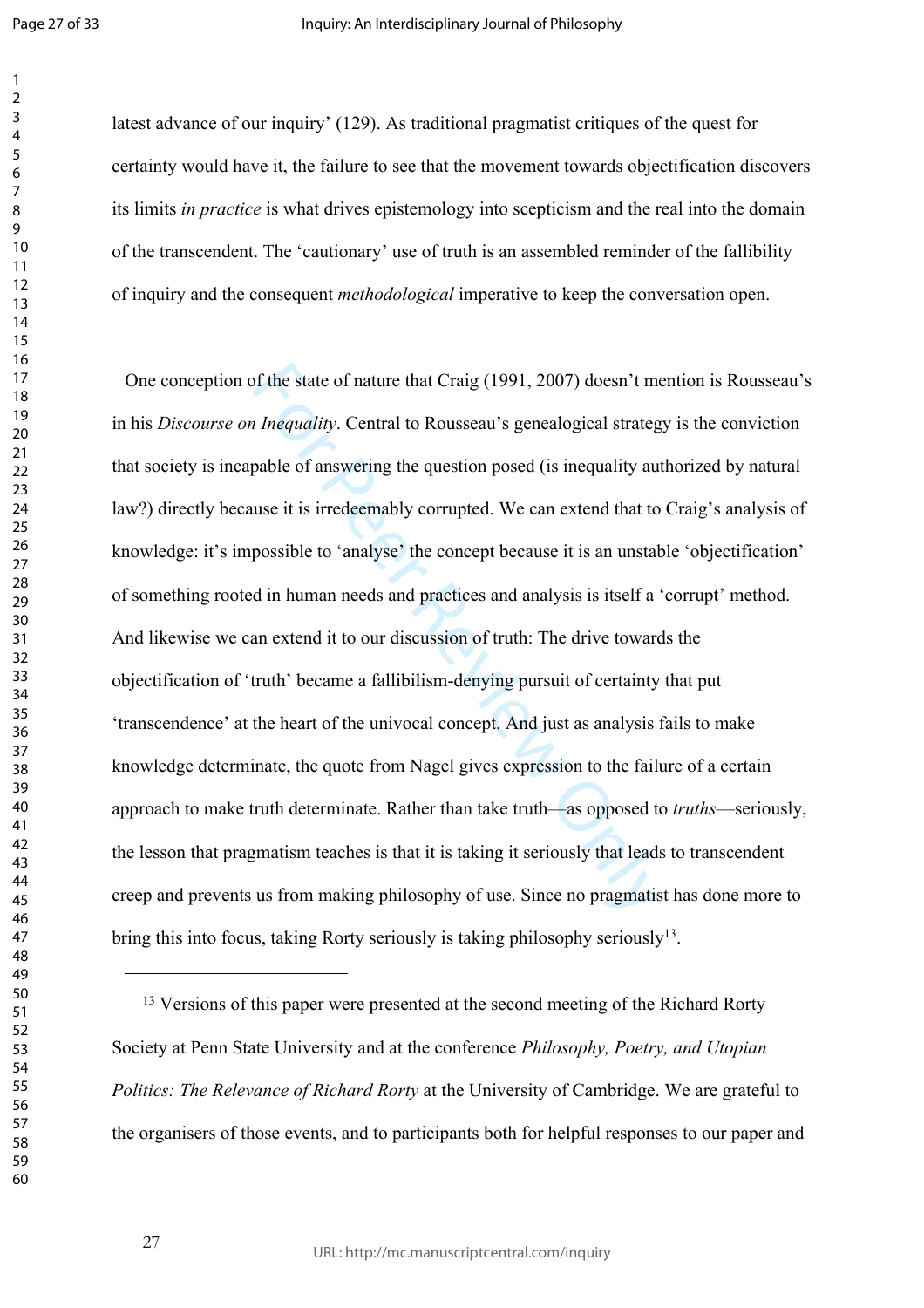For Per Review Only

for their own stimulating contributions. We'd also like to thank Colin Koopman and Chris Voparil for comments on an earlier draft.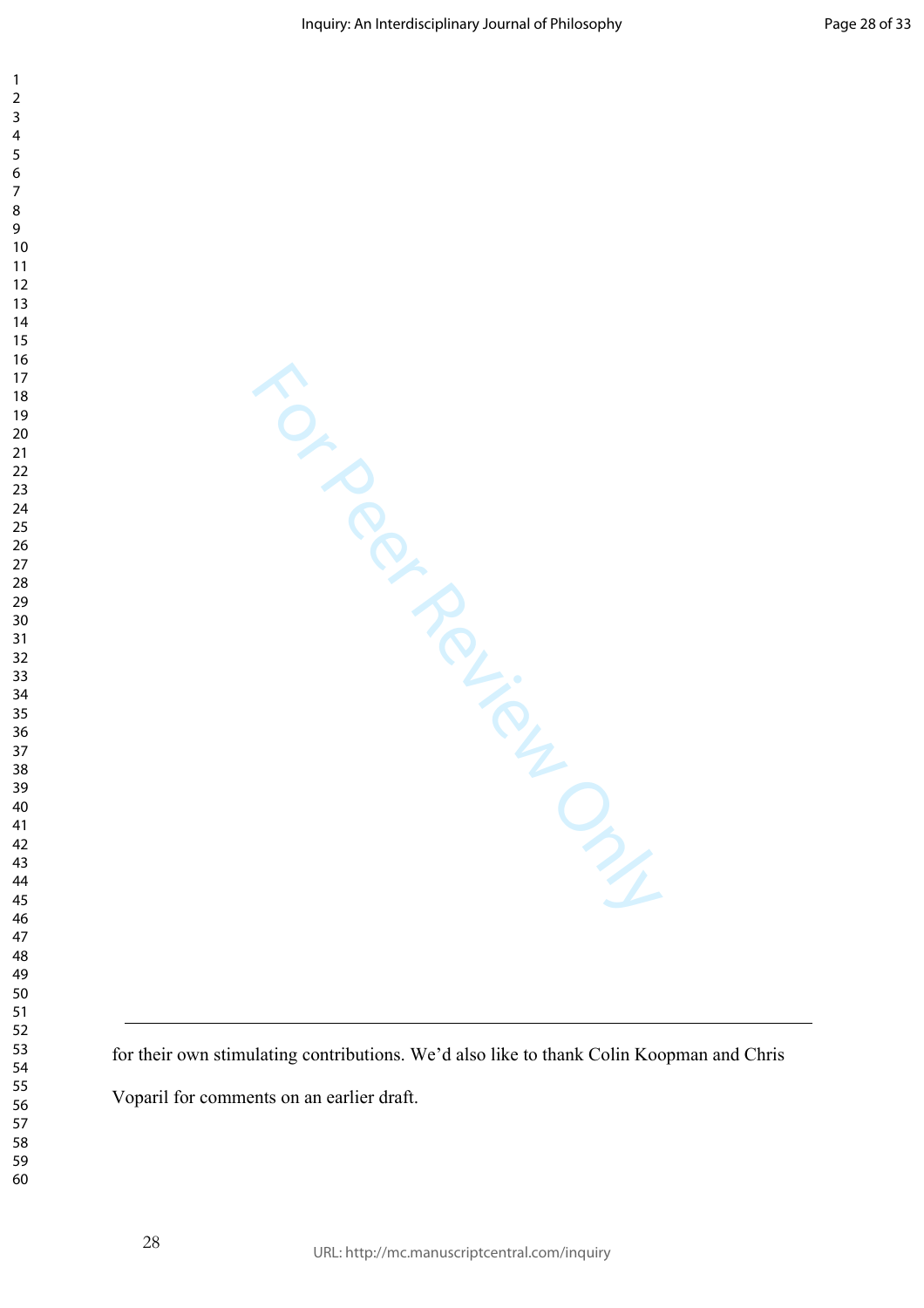| 123456789011234567890122222223333333339044444444901223456789011234567890123444444440555 |                       |
|-----------------------------------------------------------------------------------------|-----------------------|
|                                                                                         |                       |
|                                                                                         |                       |
|                                                                                         |                       |
|                                                                                         |                       |
|                                                                                         |                       |
|                                                                                         |                       |
|                                                                                         |                       |
|                                                                                         |                       |
|                                                                                         | $\blacktriangleright$ |
|                                                                                         |                       |
|                                                                                         |                       |
|                                                                                         | In the                |
|                                                                                         |                       |
|                                                                                         |                       |
|                                                                                         |                       |
|                                                                                         |                       |
|                                                                                         |                       |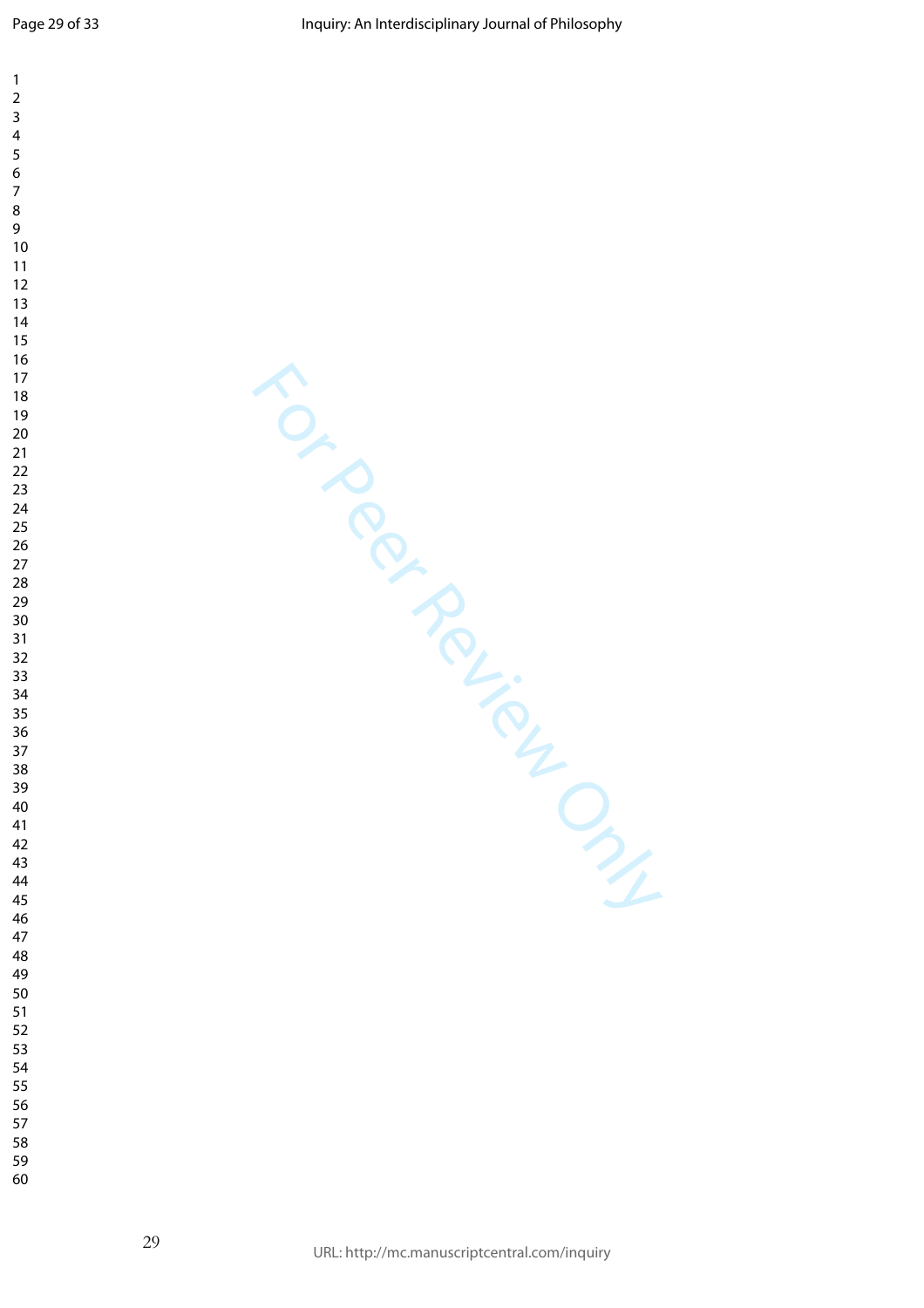Bacon, Michael. 2012. *Pragmatism: An Introduction*. Cambridge: Polity Press.

Craig, Edward. 1991. *Knowledge and the State of Nature*. Oxford: Clarendon.

Craig, Edward. 2007. 'Genealogies and the State of Nature'. In *Bernard Williams*, Ed. Alan Thomas, 181—201. Cambridge: Cambridge University Press.

Dewey, John. 1930. *Human Nature and Conduct*. New York: The Modern Library.

Dewey, John. 1938. *Logic: The Theory of Inquiry*. New York: Henry Holt & co.

Gascoigne, Neil. 2008. *Richard Rorty: Liberalism, Irony*, *and the Limits of Philosophy*. Cambridge, Polity.

17. 'Genealogies and the State of Nature'. In *Bernard W*<br>
1. Cambridge: Cambridge University Press.<br>
1. *Human Nature and Conduct*. New York: The Modern<br>
1. *Logic: The Theory of Inquiry*. New York: Henry Holt<br>
1. *Logic:* Gascoigne, Neil. Forthcoming. 'After Metaphysics: Eliminativism and the Protreptic Dilemma'. In *The Cambridge Companion to Rorty*, Ed. David Rondel. Cambridge: Cambridge University Press.

Hazlitt, W. C. (Ed.). 1877. *Essays of Montaigne* (Trans. C. Cotton). London: Reeves and Turner.

Hegel, G. W. F. 1975. *Lectures on the Philosophy of World History. Introduction: Reason in History* (Trans., H. B. Nisbet). Cambridge: Cambridge University Press.

 $\mathbf{1}$  $\overline{2}$  $\overline{3}$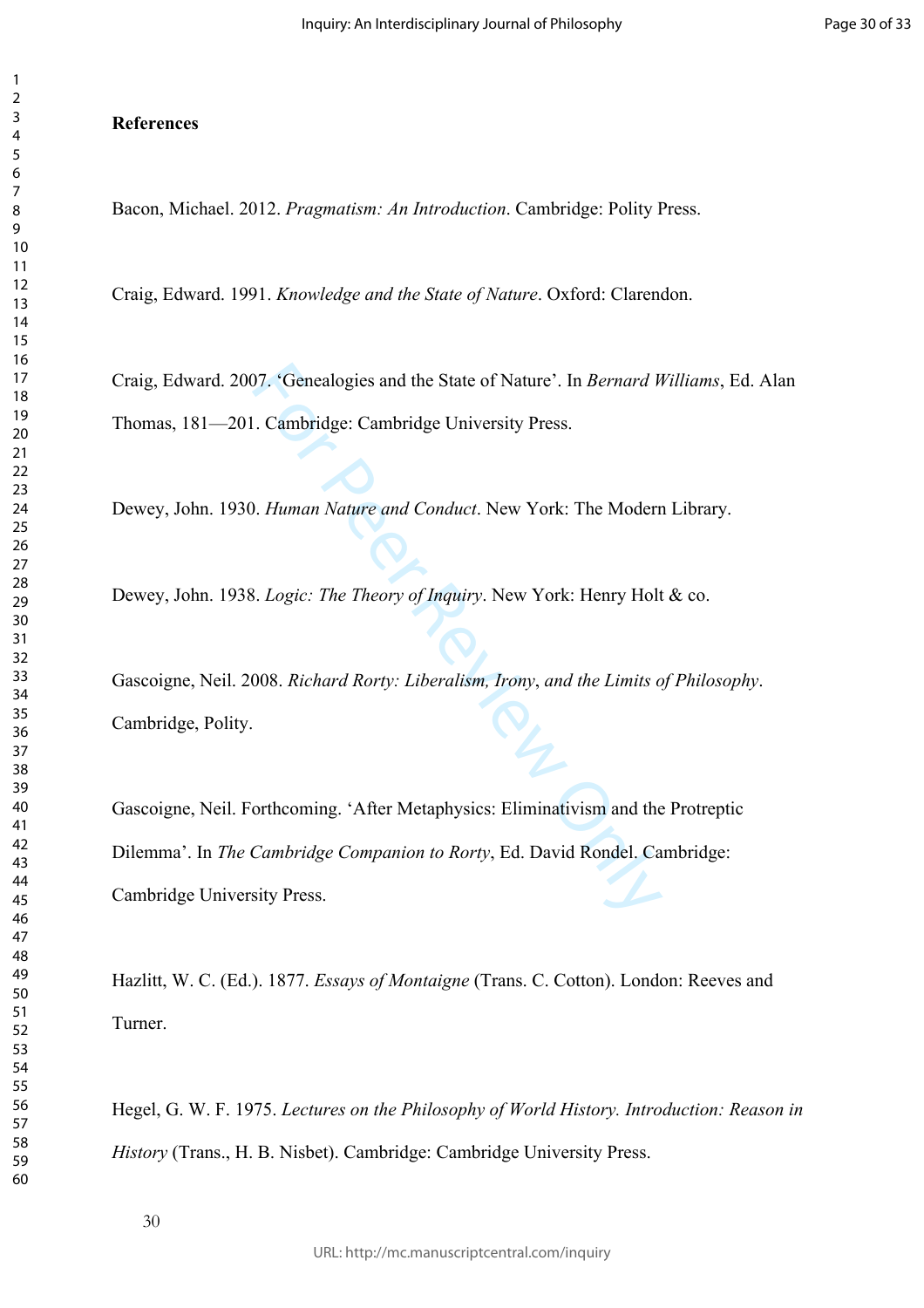$\mathbf{1}$  $\overline{2}$  $\overline{4}$ 

Hegel, G. W. F. 2008. *Outlines of the Philosophy of Right* (Trans. T. M. Knox, Revised S. Houlgate). Oxford: Oxford University Press.

Hicks, R. D. (Ed. and Trans.). 1925. *Diogenes Laertius, Lives of Eminent Philosophers*. Harvard: Harvard University Press.

Knowles, Jonathan. 2018. 'Rortian Realism'. *Metaphilosophy* 49: 90—114.

Misak, Cheryl. 2000. *Truth, Politics, Morality.* London: Routledge.

Misak, Cheryl. 2004. *Truth and the End of Inquiry: A Peircean Account of Truth.* Oxford: Oxford University Press.

9. 2018. 'Rortian Realism'. *Metaphilosophy* 49: 90—11.<br>
10. *Truth, Politics, Morality.* London: Routledge.<br>
14. *Truth and the End of Inquiry: A Peircean Account of*<br>
14. *Truth and the End of Inquiry: A Peircean Account* Misak, Cheryl. 2010. 'Richard Rorty's Place in the Pragmatist Pantheon'. In *The Philosophy of Richard Rorty*, Eds. Randall E. Auxier, and Lewis Edwin Hahn, 27—43. Chicago: Open Court.

Misak, Cheryl. 2013. *The American Pragmatists.* Oxford. Oxford University Press.

Nagel, Thomas. 1986. *The View From Nowhere.* Oxford: Oxford University Press.

Price, Huw. 2011. *Naturalism without Mirrors*. Oxford: Oxford University Press.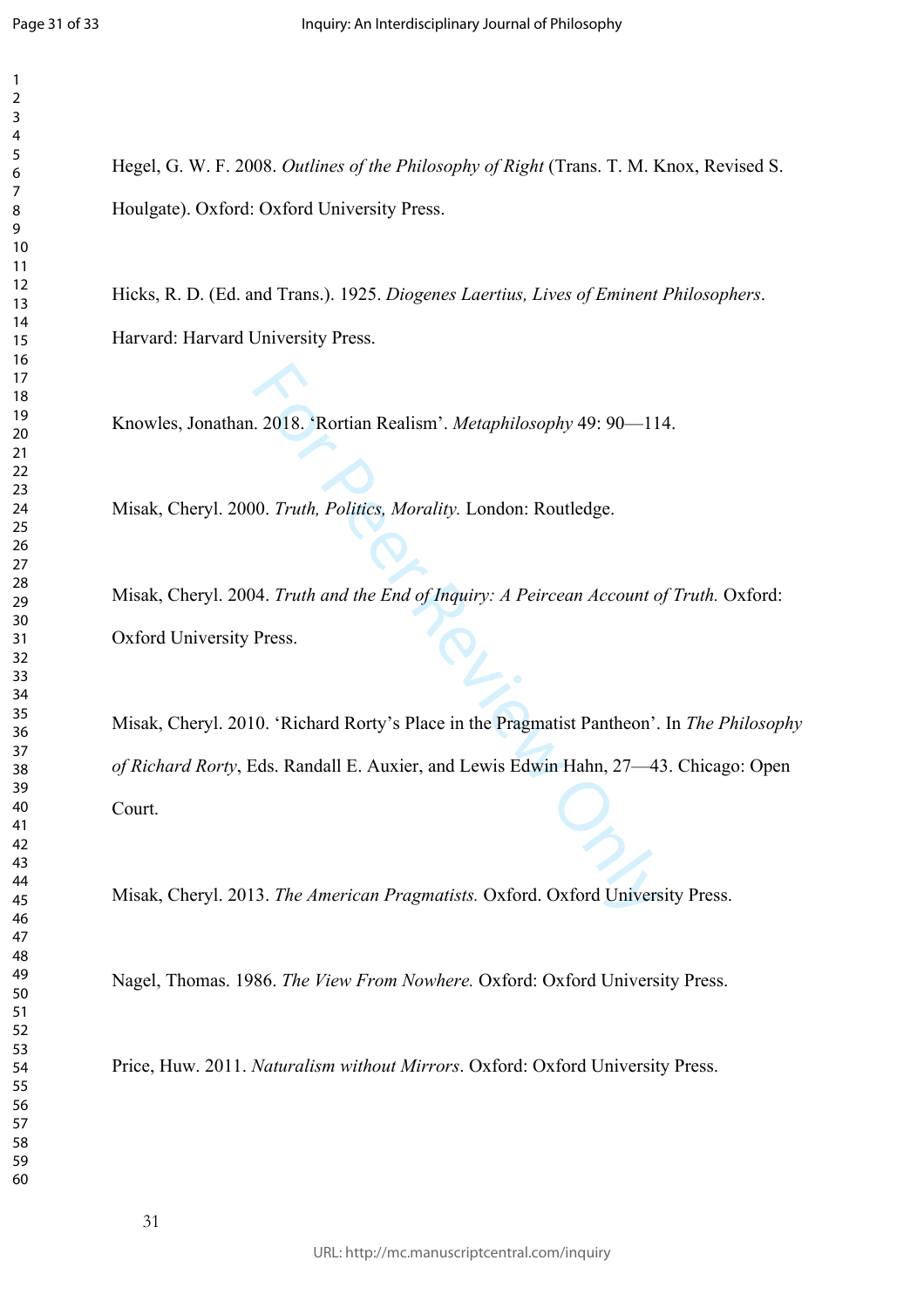Putnam, Hilary. 1992. 'The Permanence of William James'. *Bulletin of the American Academy of Arts and Sciences* 46.3: 17—31.

Rorty, Richard. 1979. *Philosophy and the Mirror of Nature*. Princeton: Princeton University Press.

1972-1980.<br>
Same Press.<br>
Hesota Press.<br>
1991. *Objectivity, Relativism, and Truth: Philosophical Prodige University Press.*<br>
1998. *Achieving Our Country.* Harvard: Harvard Univers<br>
1998. *Truth and Progress: Philosophical* Rorty, Richard. 1982. *Consequences of Pragmatism: Essays 1972-1980*. Minneapolis: University of Minnesota Press.

Rorty, Richard. 1991. *Objectivity, Relativism, and Truth: Philosophical Papers Volume 1*. Cambridge: Cambridge University Press.

Rorty, Richard. 1998a. *Achieving Our Country*. Harvard: Harvard University Press.

Rorty, Richard. 1998b. *Truth and Progress: Philosophical Papers Volume 3*. Cambridge: Cambridge University Press.

Rorty, Richard. 1999. *Philosophy and Social Hope*. London: Penguin.

Rorty, Richard. 2007. *Philosophy as Cultural Politics: Philosophical Papers Volume 4*. Cambridge: Cambridge University Press.

Rorty, Richard. 2010. 'Reply to Cheryl Misak'. In *The Philosophy of Richard Rorty*, Eds. Randall E. Auxier, and Lewis Edwin Hahn, 44—45. Chicago: Open Court..